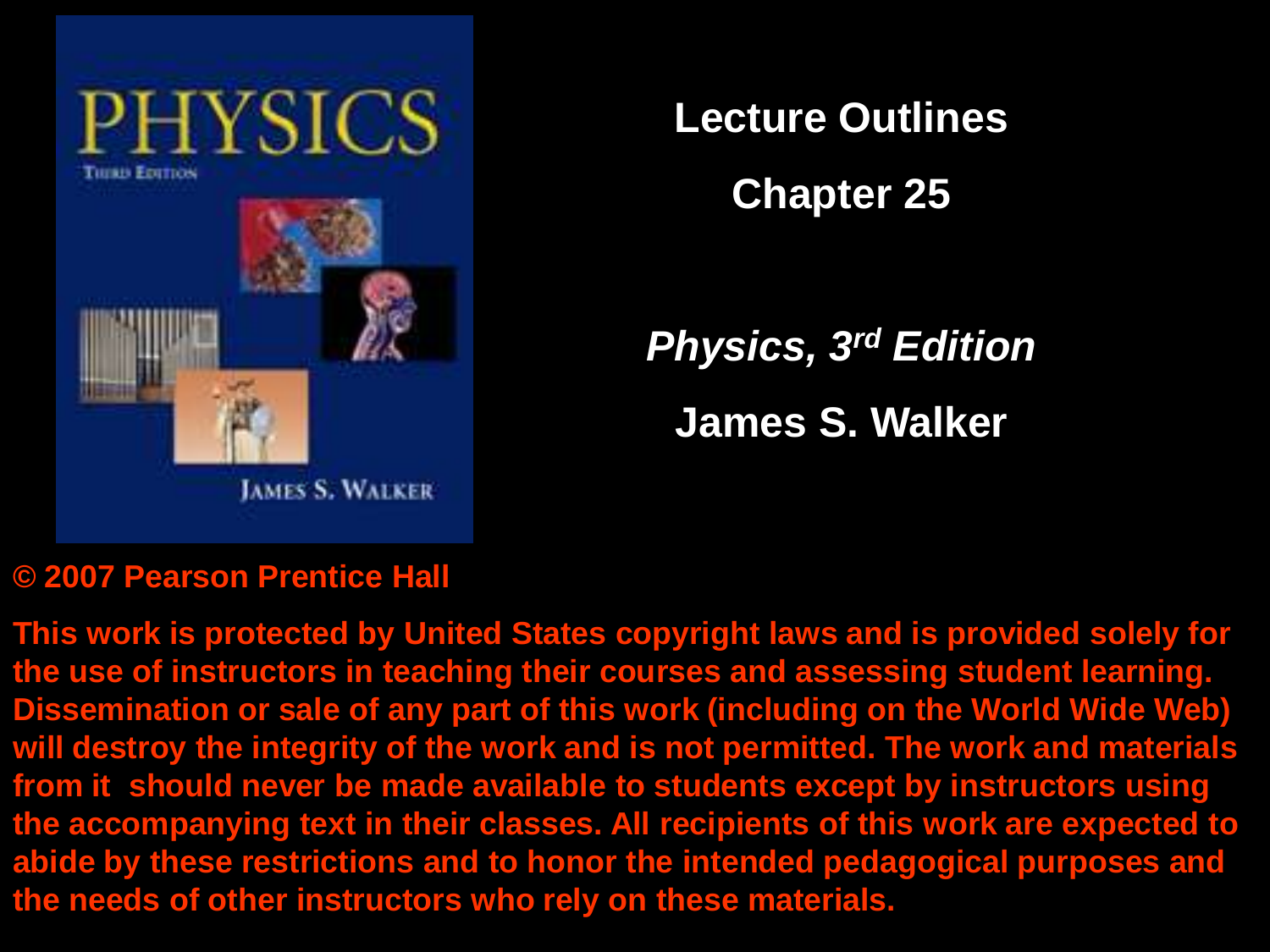# **Chapter 25**

# **Electromagnetic Waves**

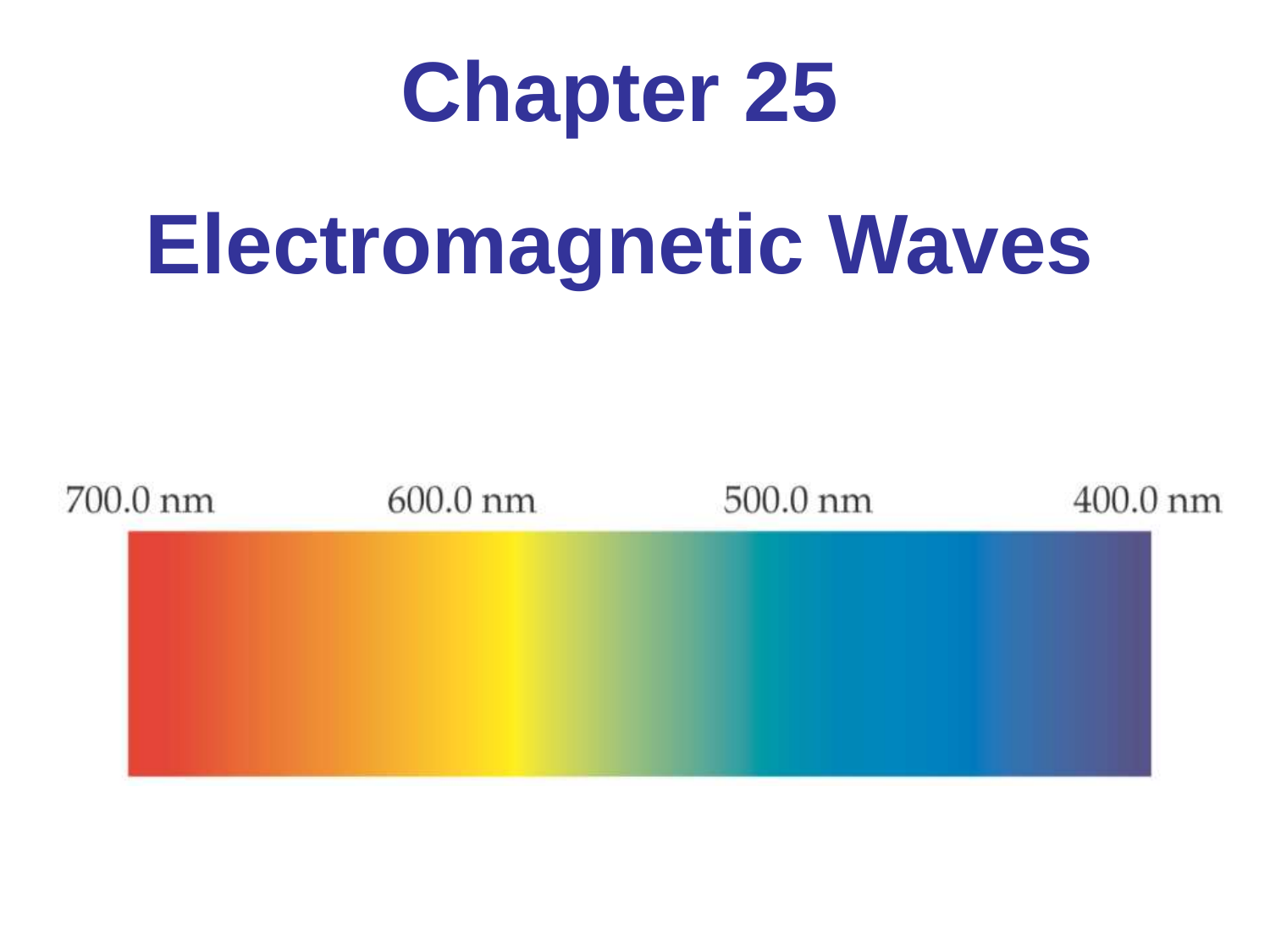# **Units of Chapter 25**

- **The Production of Electromagnetic Waves**
- **The Propagation of Electromagnetic Waves**
- **The Electromagnetic Spectrum**
- **Energy and Momentum in Electromagnetic Waves**
- **Polarization**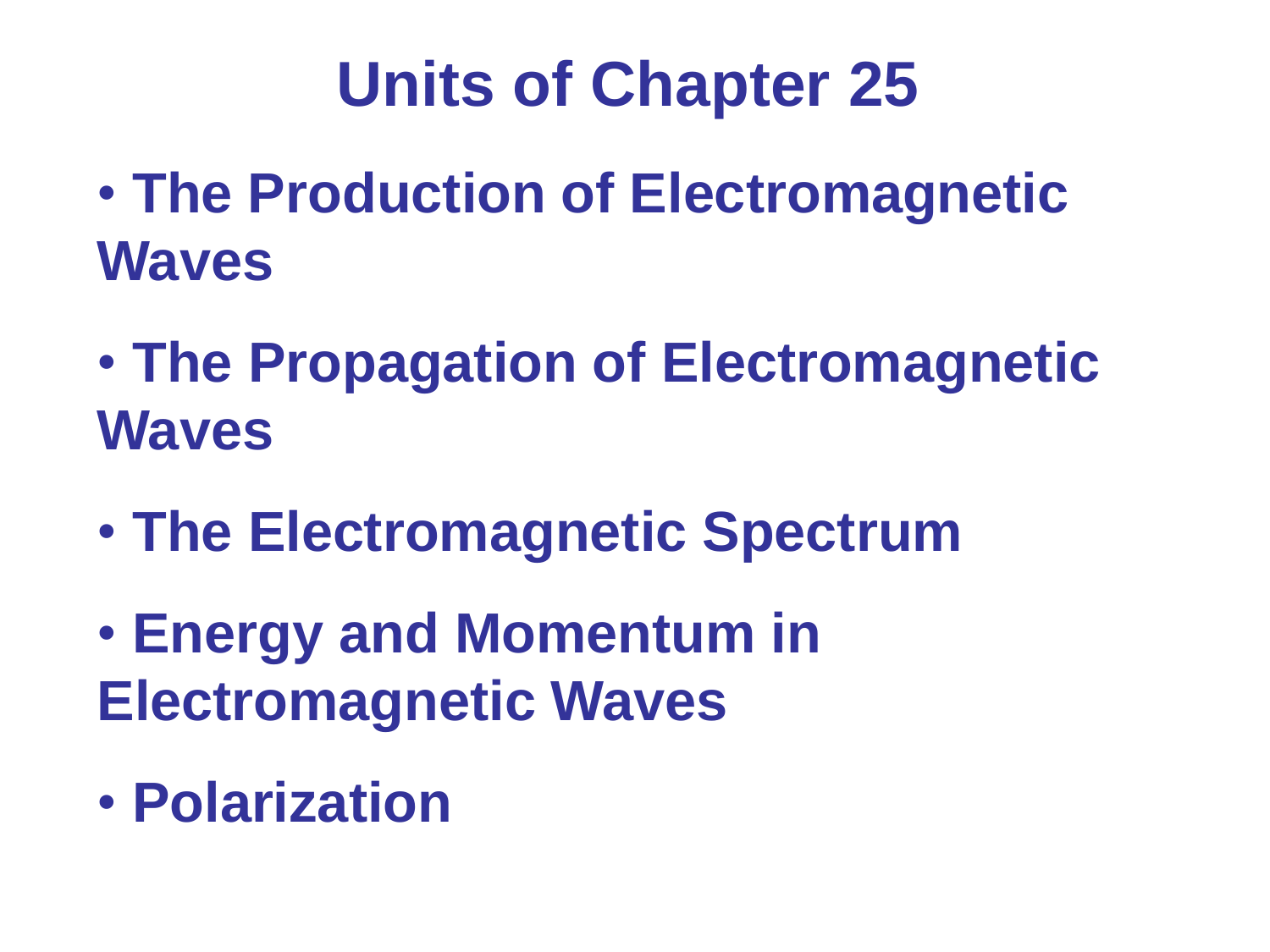### **Electromagnetic fields are produced by oscillating charges.**

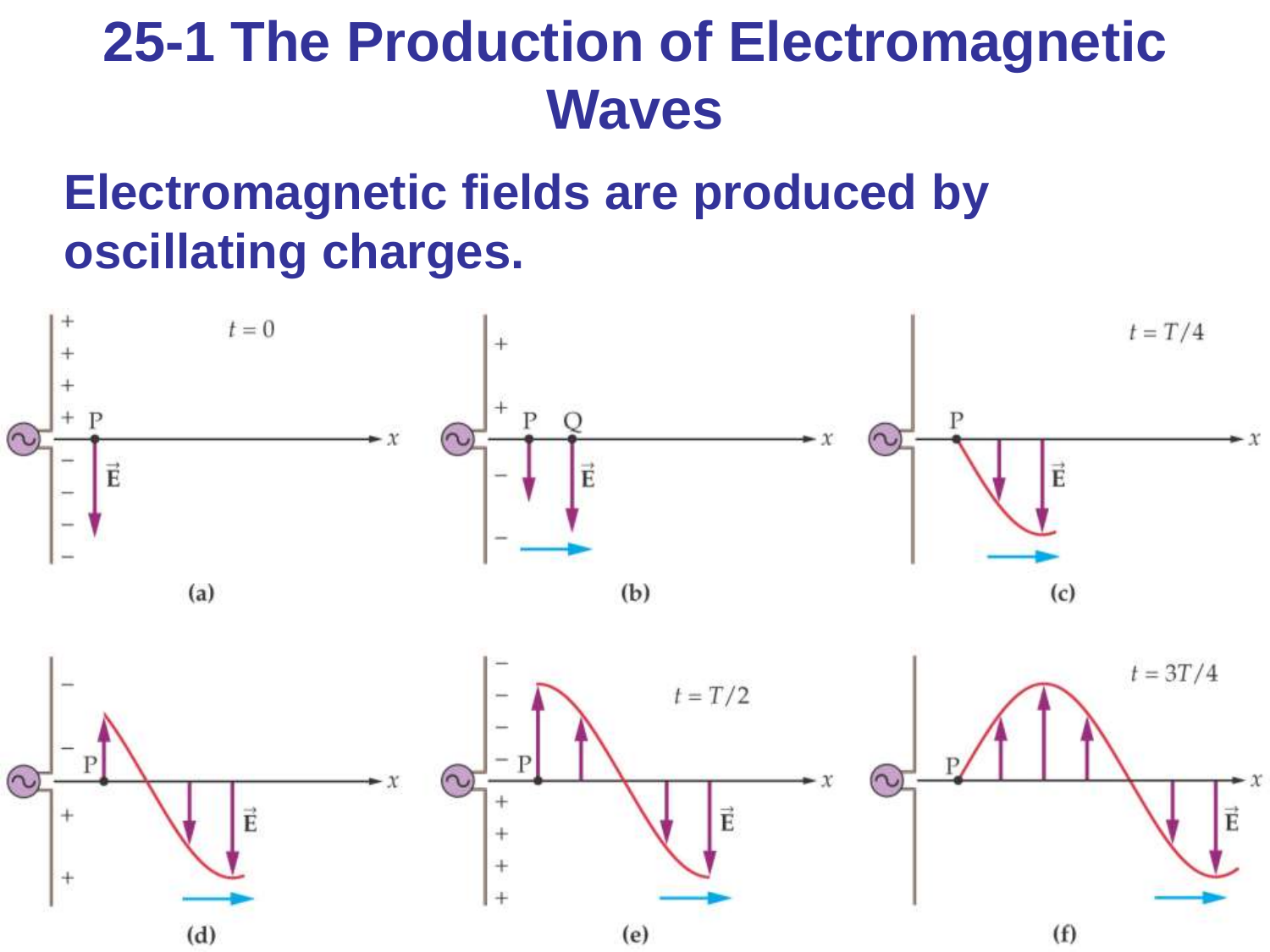**The previous image showed the electric field; a magnetic field is also generated, perpendicular both to the electric field and to the direction of propagation.**

**The electric field produced by an antenna connected to an ac generator propagates away from the antenna, analogous to a wave on a string moving away from your hand as you wiggle it up and down.**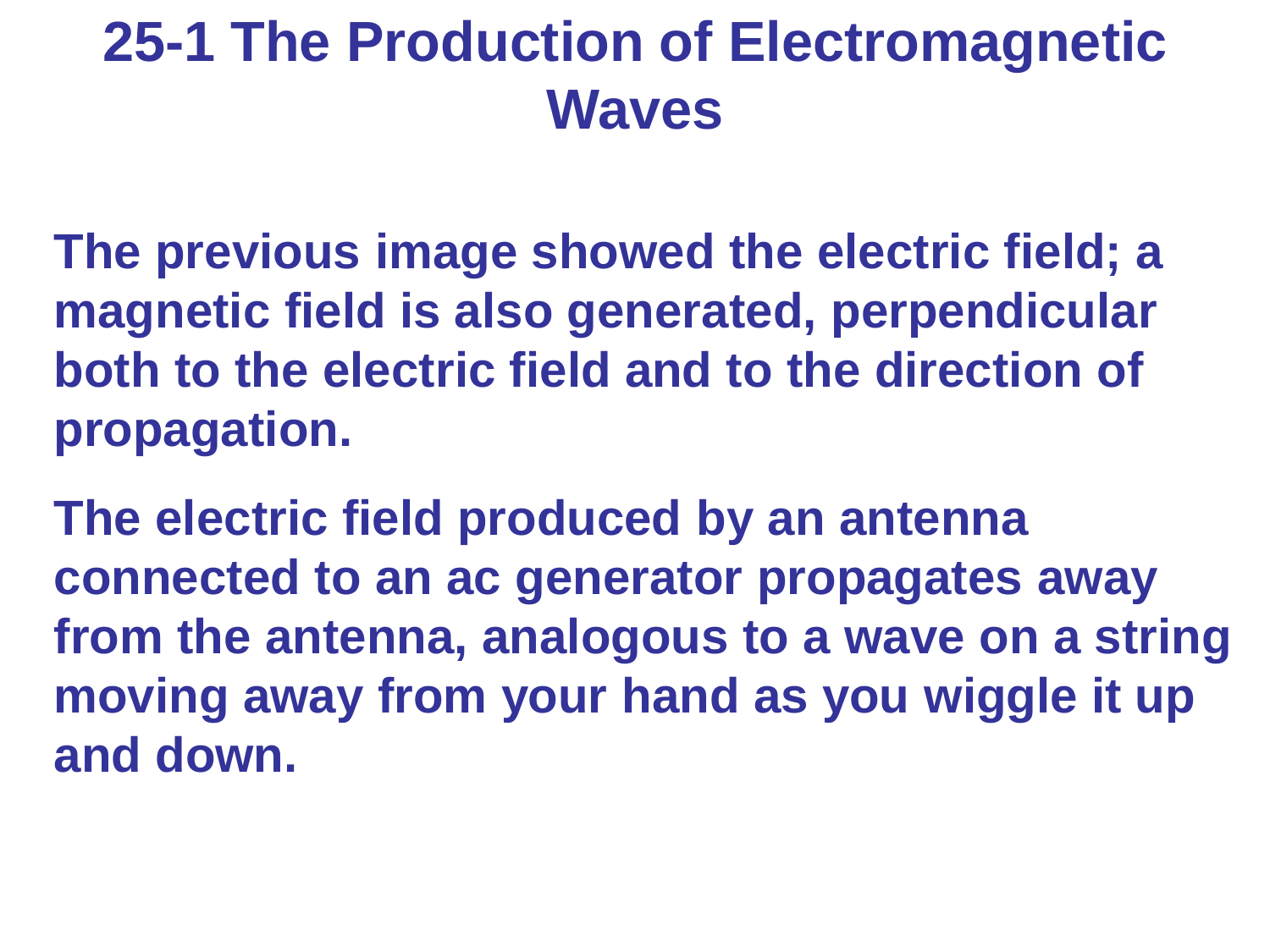**An electromagnetic wave propagating in the positive** *x* **direction, showing the electric and magnetic fields:**

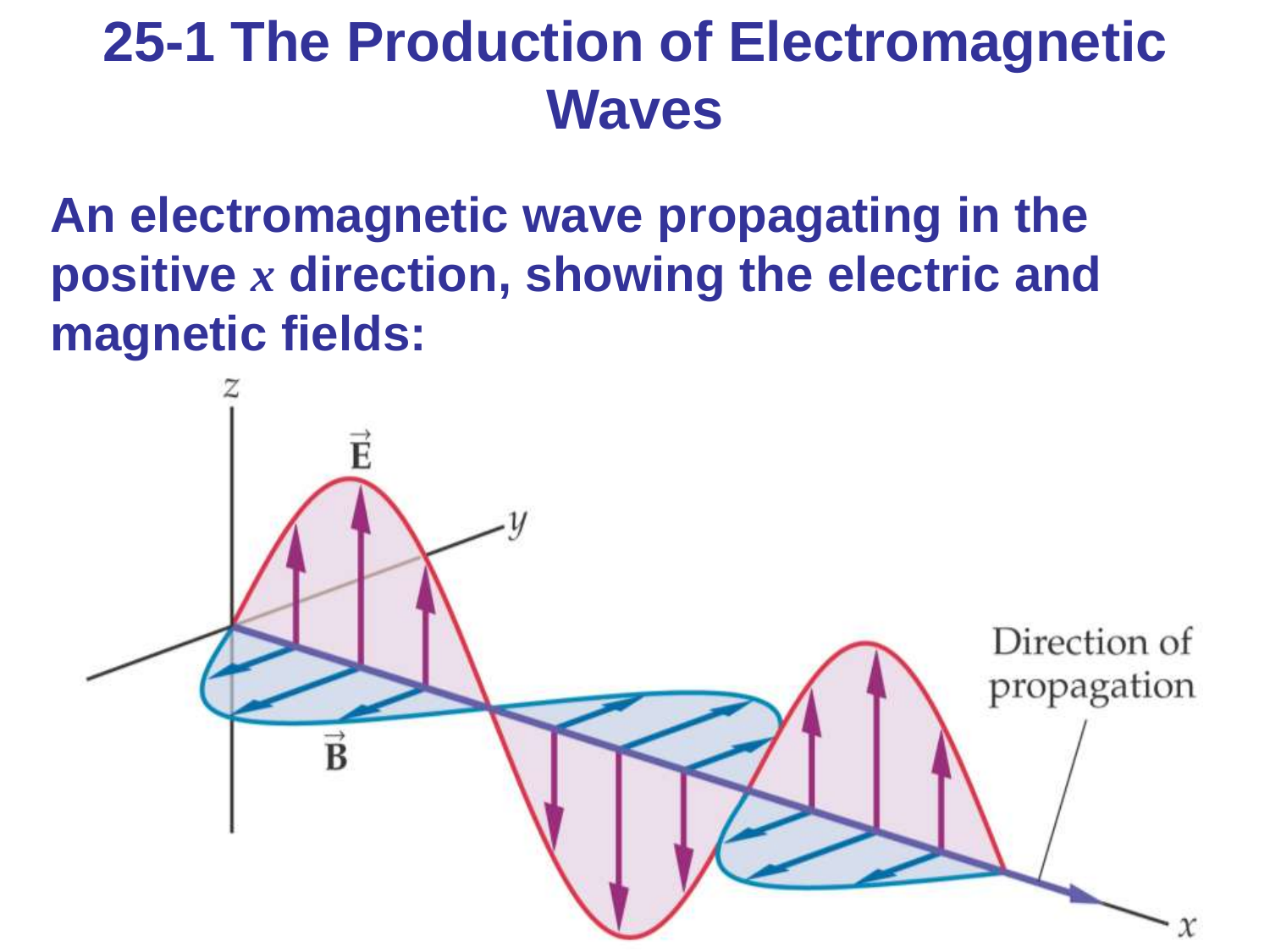**The direction of propagation and the directions of the electric and magnetic fields in an electromagnetic wave can be determined using a right-hand rule:**

**Point the fingers of your right hand in the direction of E, curl your fingers toward B, and your thumb will point in the direction of propagation.**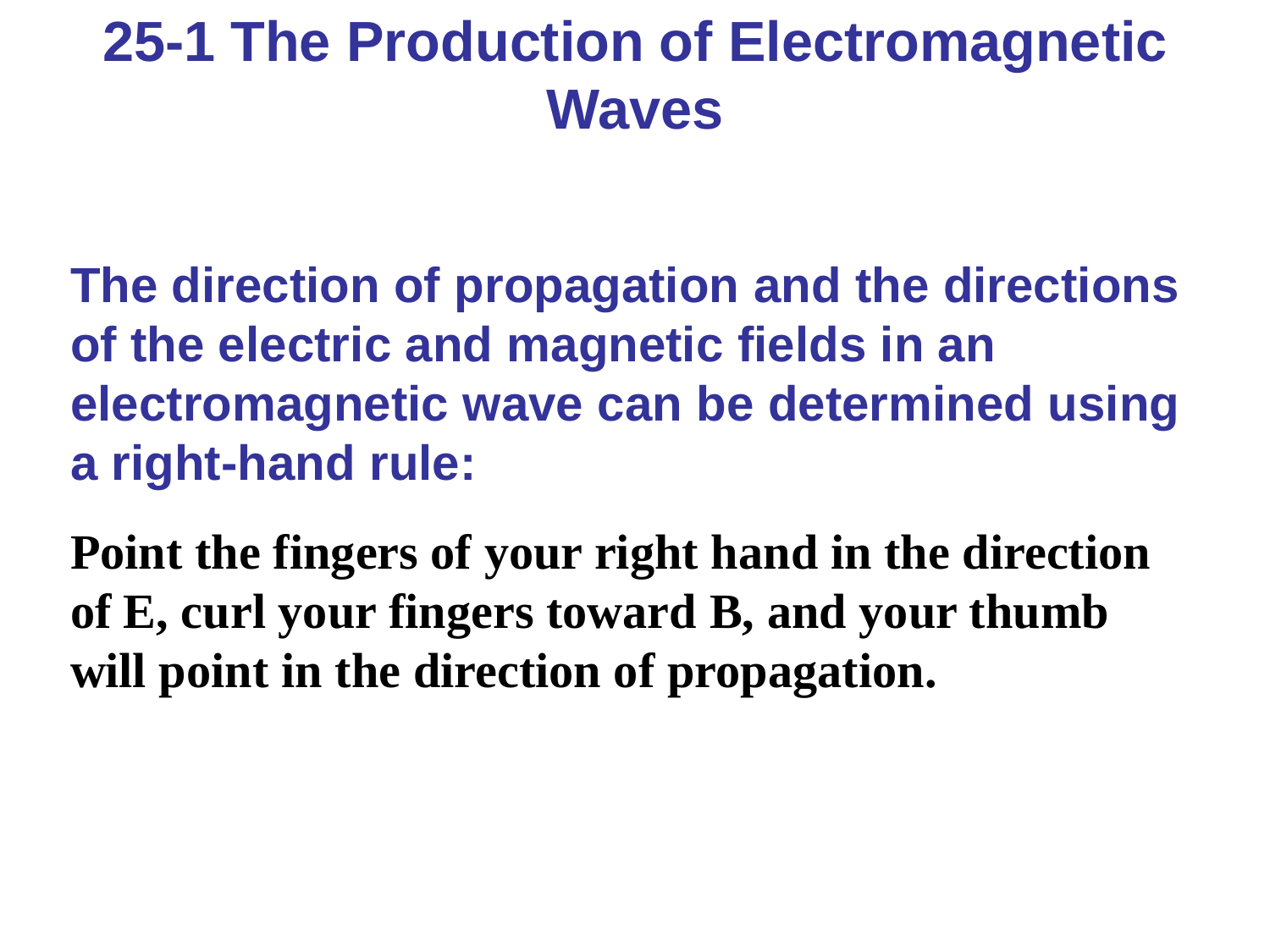### **Any time an electric charge is accelerated, it will radiate:**

**Accelerated charges radiate electromagnetic waves.**

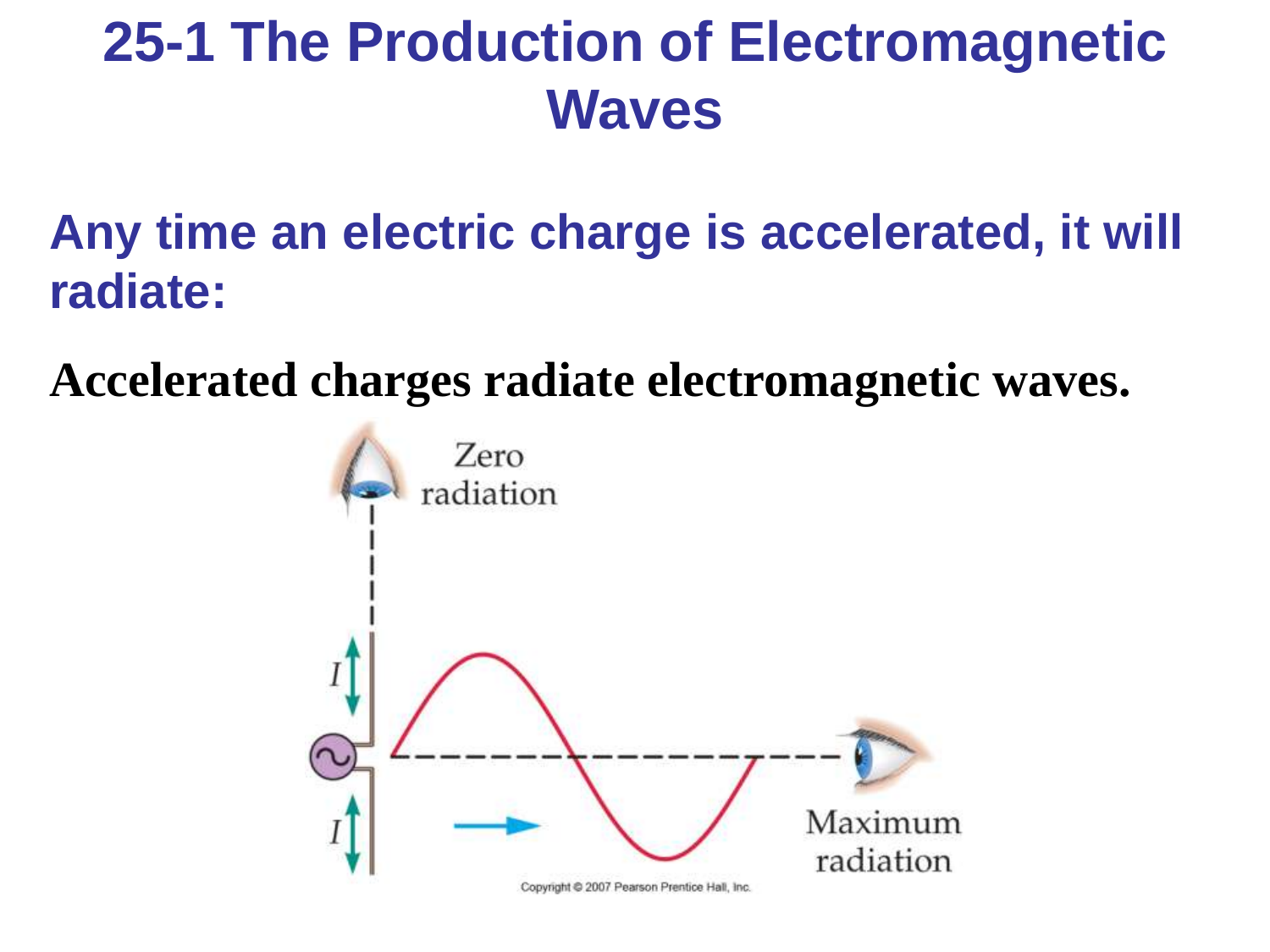**All electromagnetic waves propagate through a vacuum at the same rate:**

**Speed of Light in a Vacuum**<br> $c = 3.00 \times 10^8 \text{ m/s}$ 

**In materials, such as air and water, light slows down, but at most to about half the above speed.**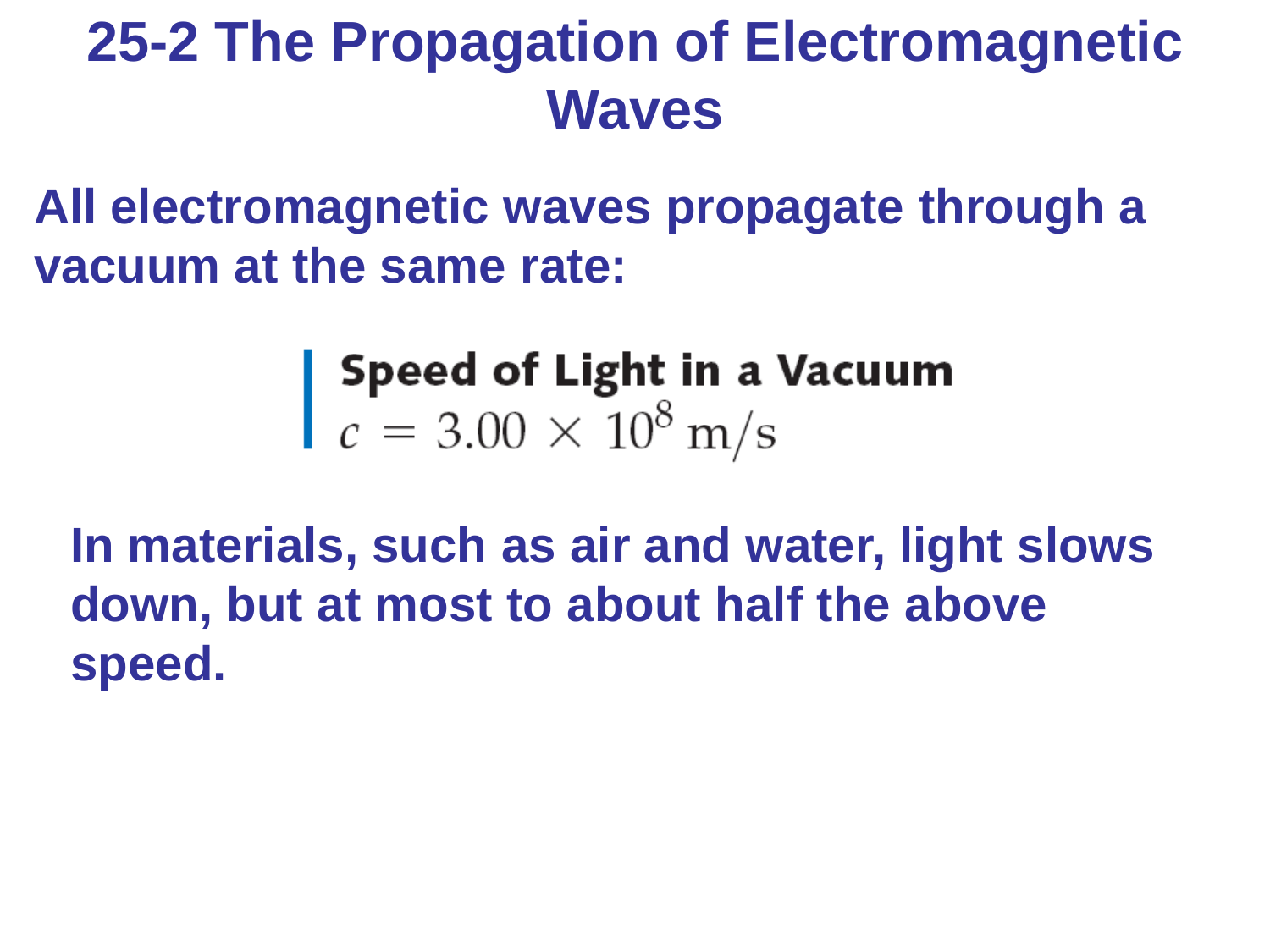**This speed is so large that it is very hard to measure; the first measurements were done in the late 1600s, using the eclipses of the moons of Jupiter.**

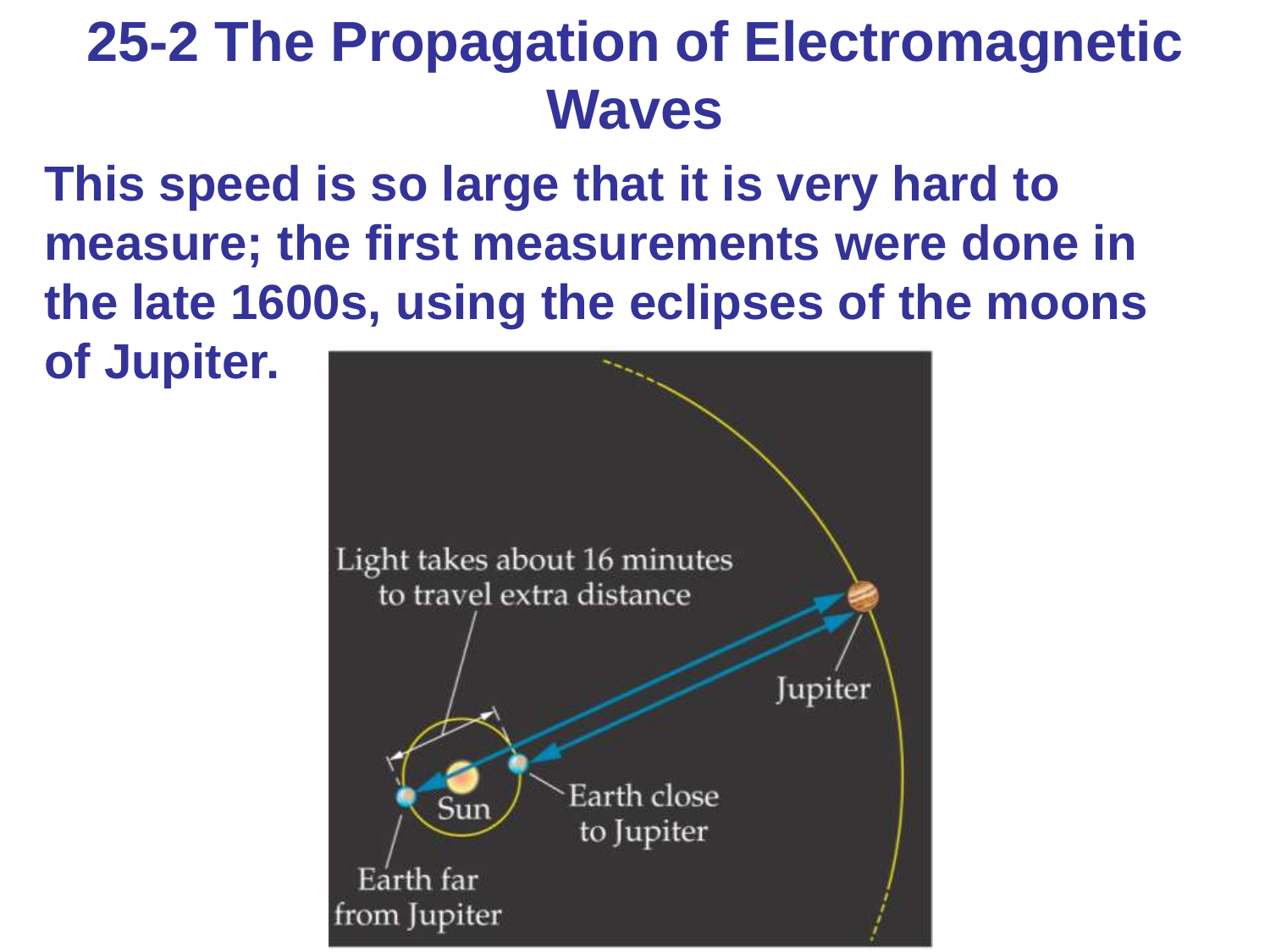**The first laboratory measurement of the speed of light was done by Fizeau in the latter part of the 19th century. He used a ray of light passing (or not) through a notched mirror, and was able to derive the speed of light from the rotational speed of the mirror and the distance from the wheel to the mirror.**

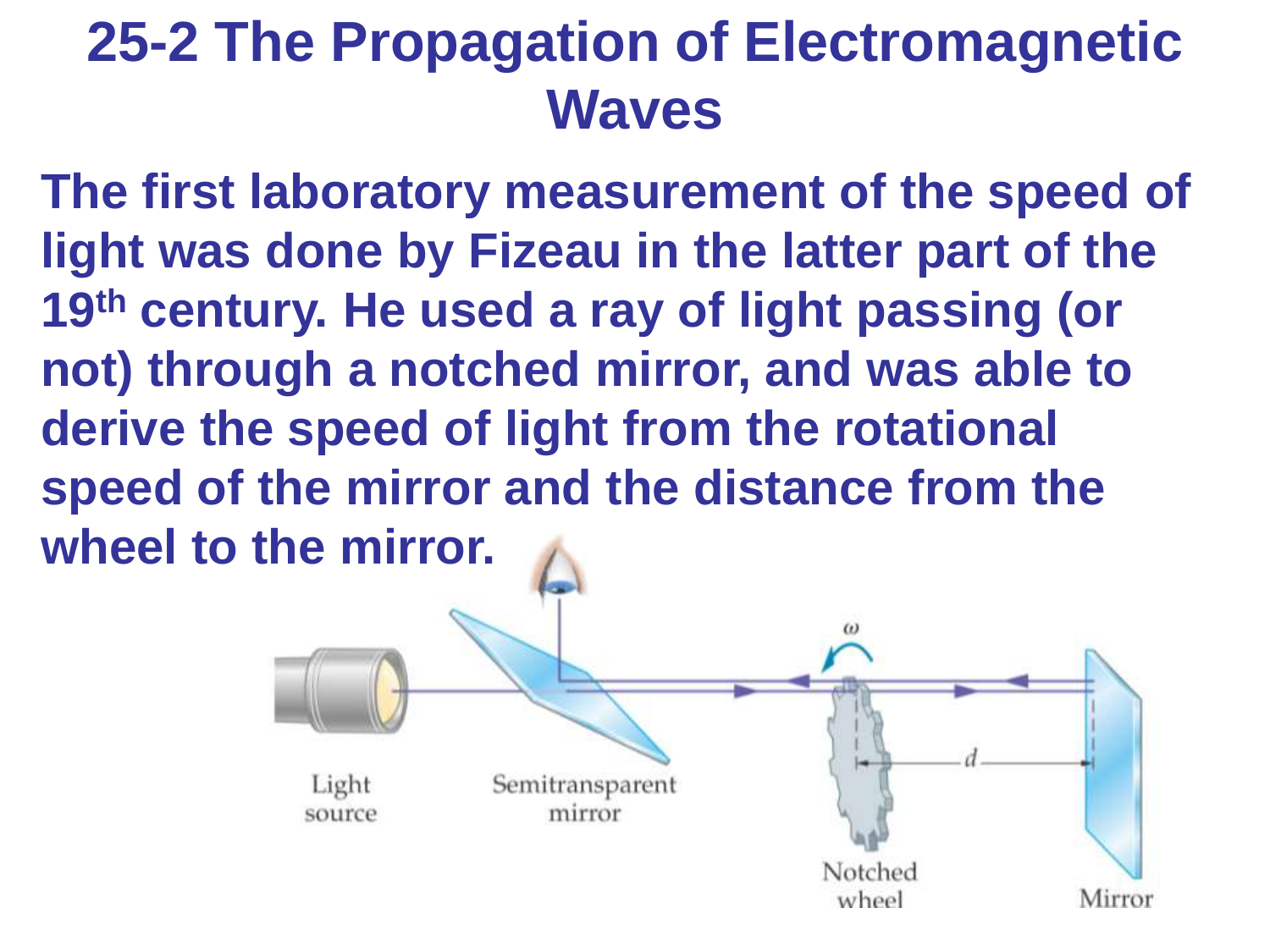**The value of the speed of light is given by electromagnetic theory; it is:**

$$
c = \frac{1}{\sqrt{\varepsilon_0 \mu_0}}
$$

**This is a very large speed, but on an astronomical scale, it can take light a long time to travel from one star to another. Astronomical distances are often measured in light-years – the distance light travels in a year.**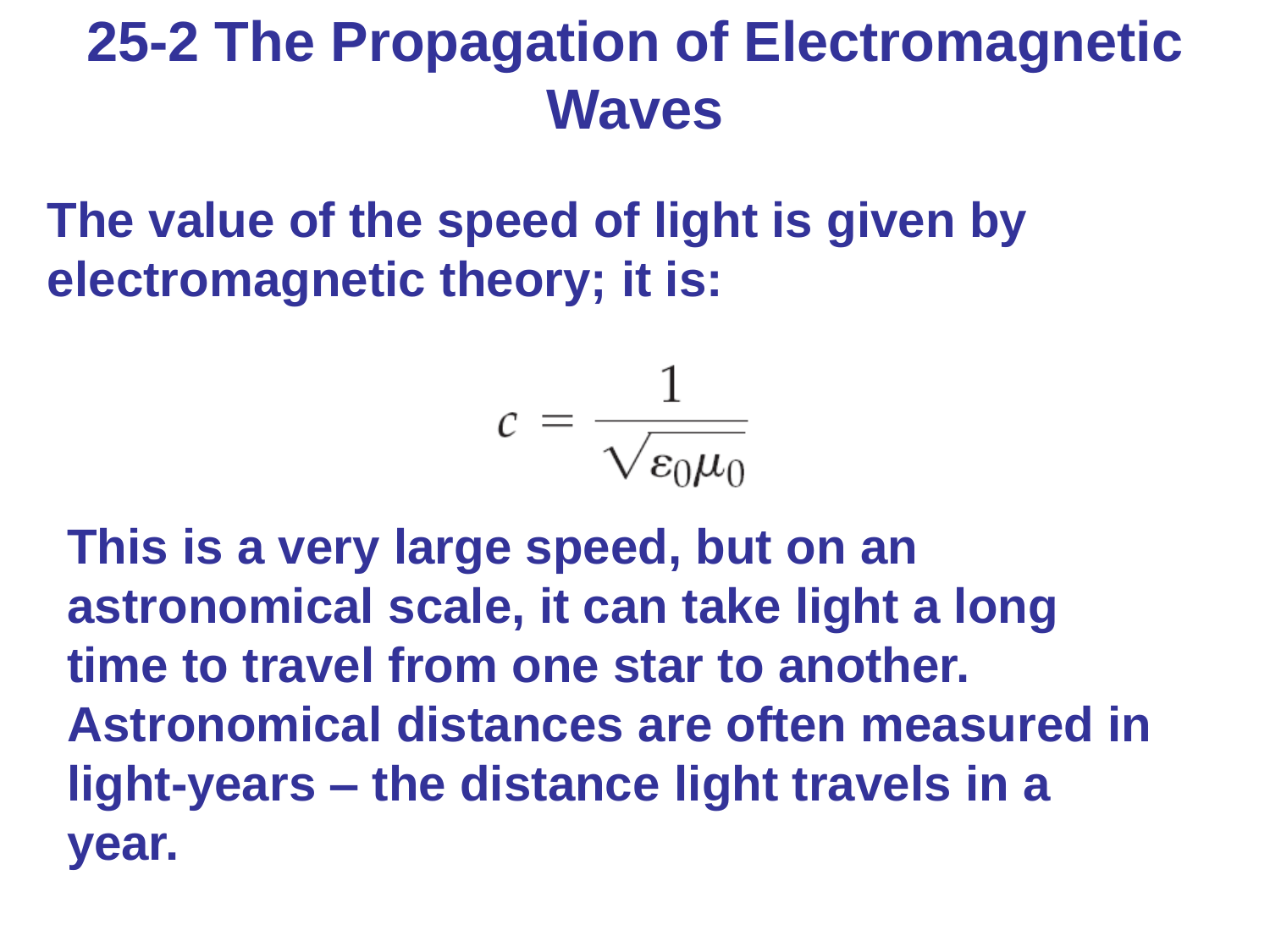**Light from the Andromeda Galaxy, left, takes about 2 million years to reach us. From the most distant galaxies in the Hubble Deep Field image, right, it takes 13 billion years.**





Copyright © 2007 Pearson Prentice Hall, Inc.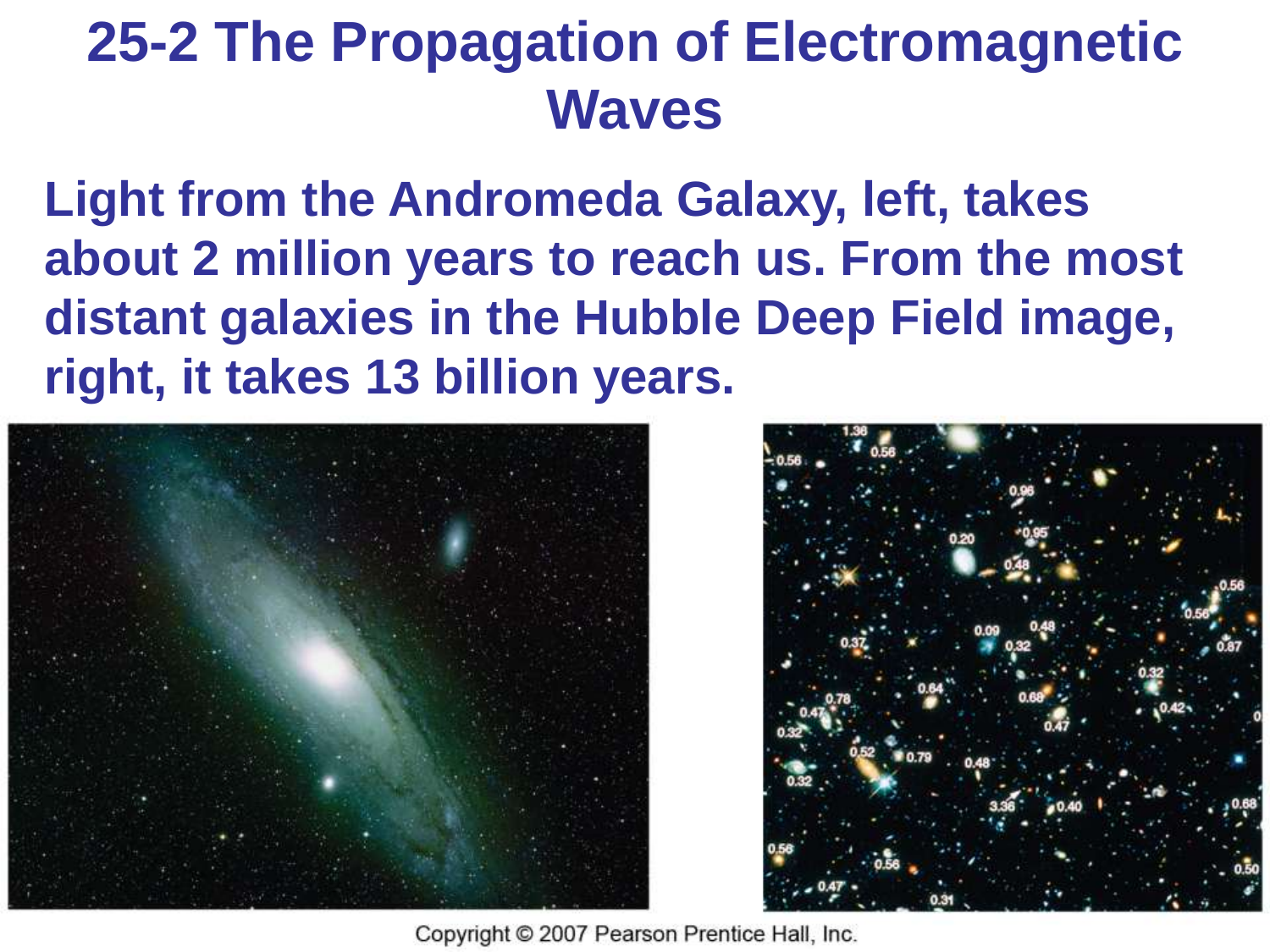**The Doppler effect applies to electromagnetic waves as well as to sound waves.** 

**The speed of the waves in vacuum does not change, but as the observer and source move with respect to one another, the frequency does change.**

Outgoing Weather system radar wave  $f' = f\left(1 \pm \frac{u}{c}\right)$ Returning radar wave

Copyright © 2007 Pearson Prentice Hall, Inc.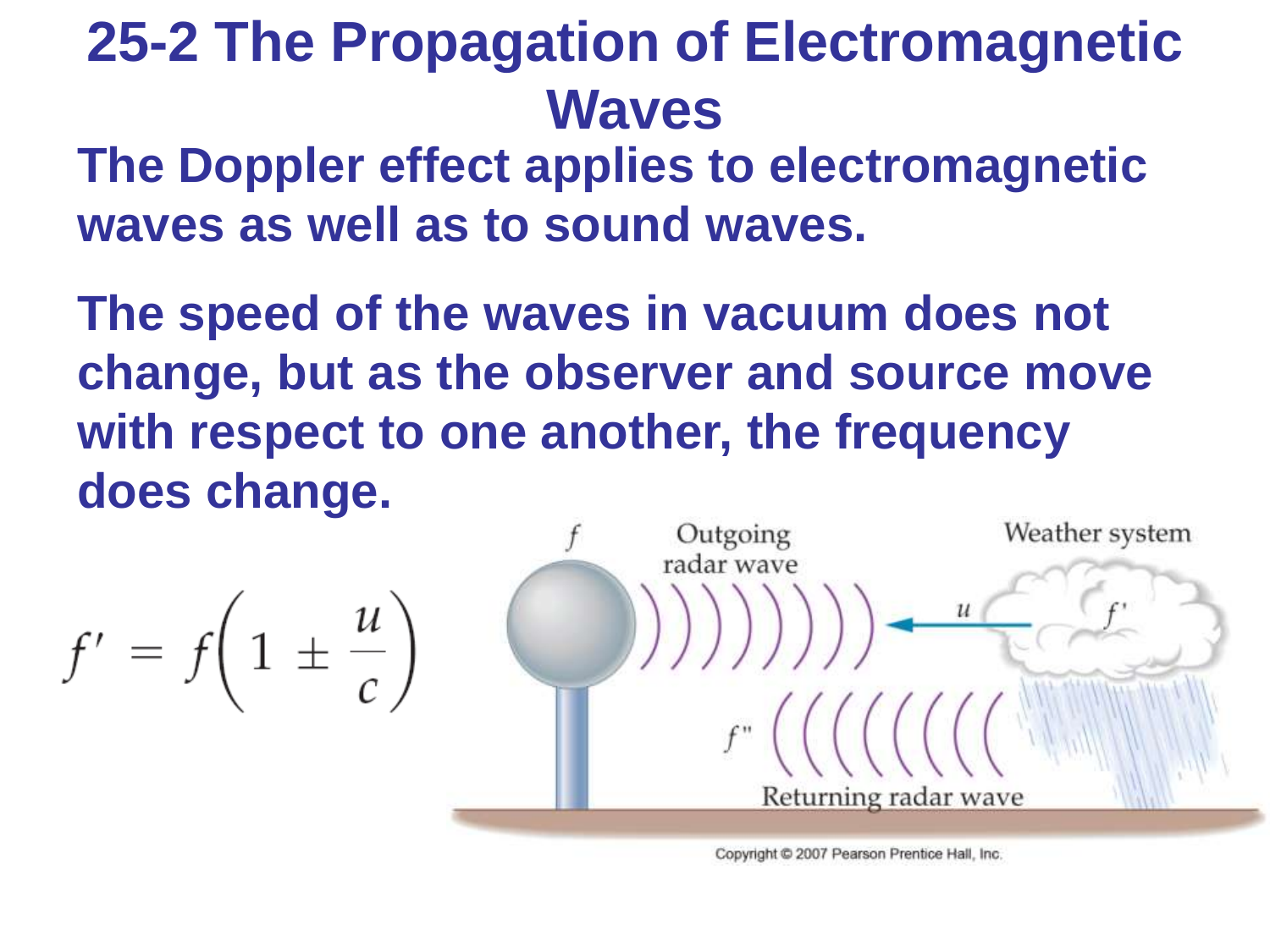**25-3 The Electromagnetic Spectrum Because all electromagnetic waves have the same speed in vacuum, the relationship between the wavelength and the frequency is simple:**  $c = f\lambda$ 

### **The full range of frequencies of electromagnetic waves is called the electromagnetic spectrum.**

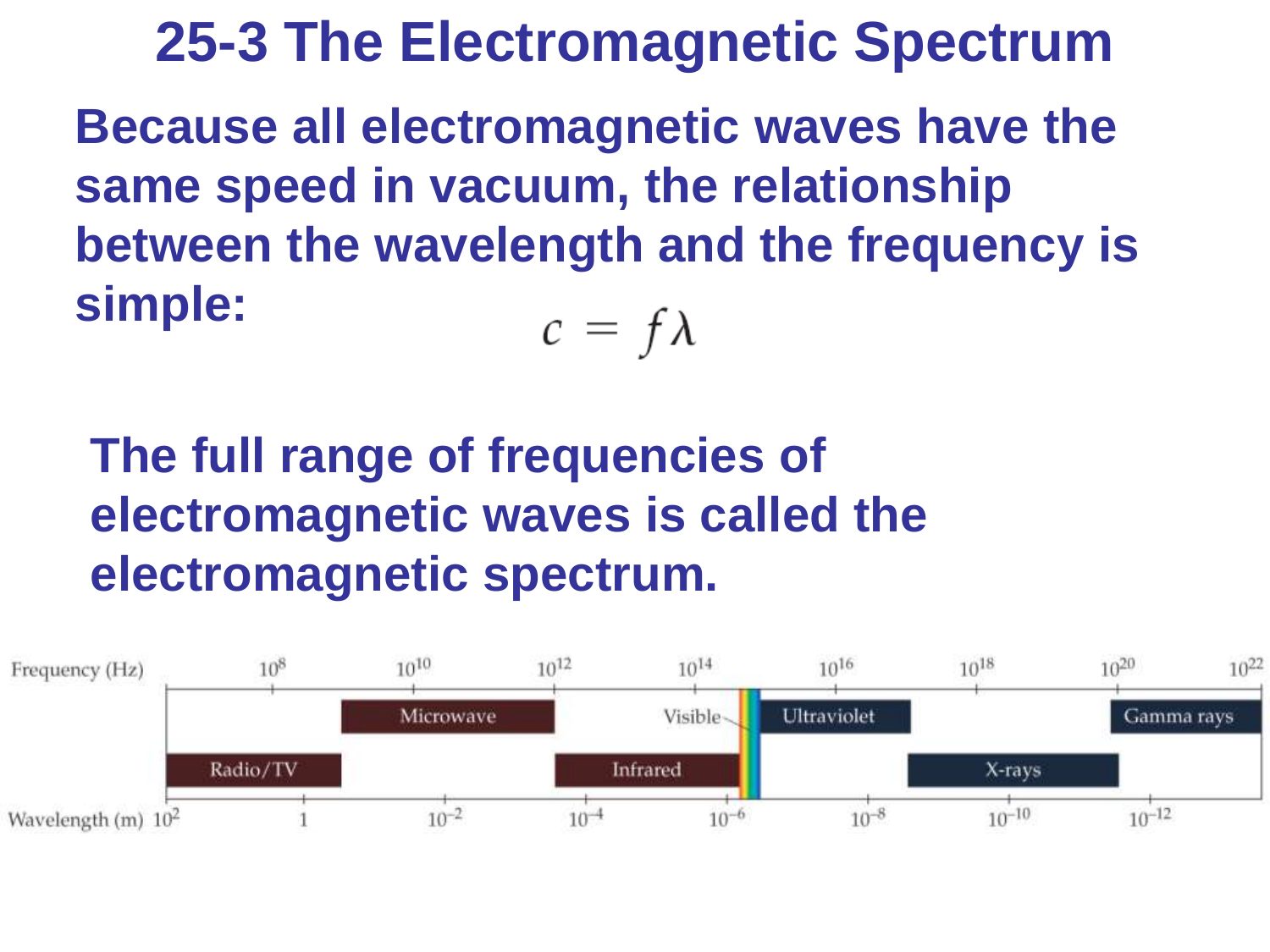**Radio waves are the lowest-frequency electromagnetic waves that we find useful. Radio and television broadcasts are in the range of 10<sup>6</sup> Hz to 10<sup>9</sup> Hz.**

**Microwaves are used for cooking and also for telecommunications. Microwave frequencies are from 10<sup>9</sup> Hz to 10<sup>12</sup> Hz, with wavelengths from 1 mm to 30 cm.**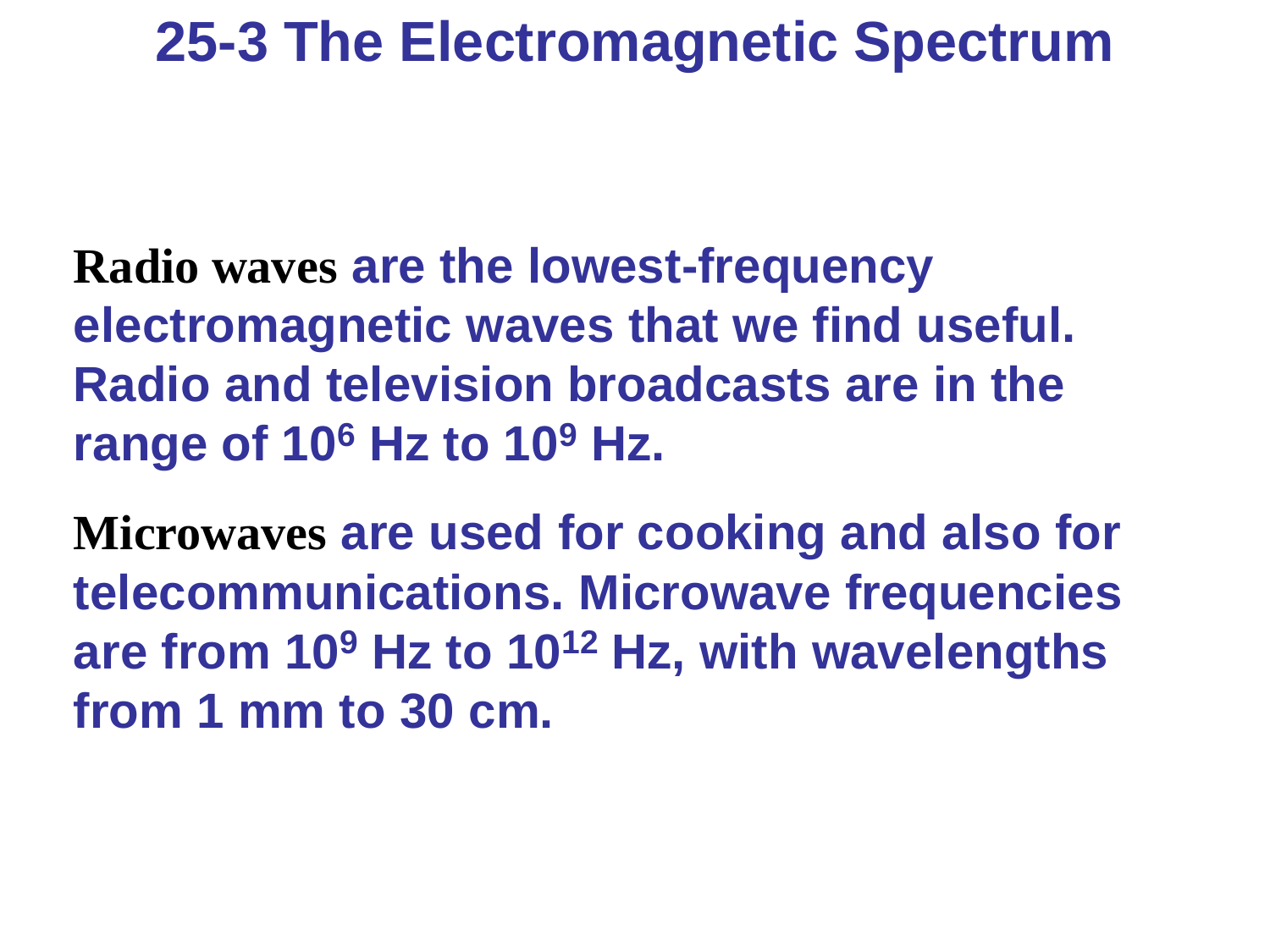**Infrared waves are felt as heat by humans. Remote controls operate using infrared radiation. The frequencies are from 10<sup>12</sup> Hz to 4.3 x 10<sup>14</sup> Hz.**



Copyright © 2007 Pearson Prentice Hall, Inc.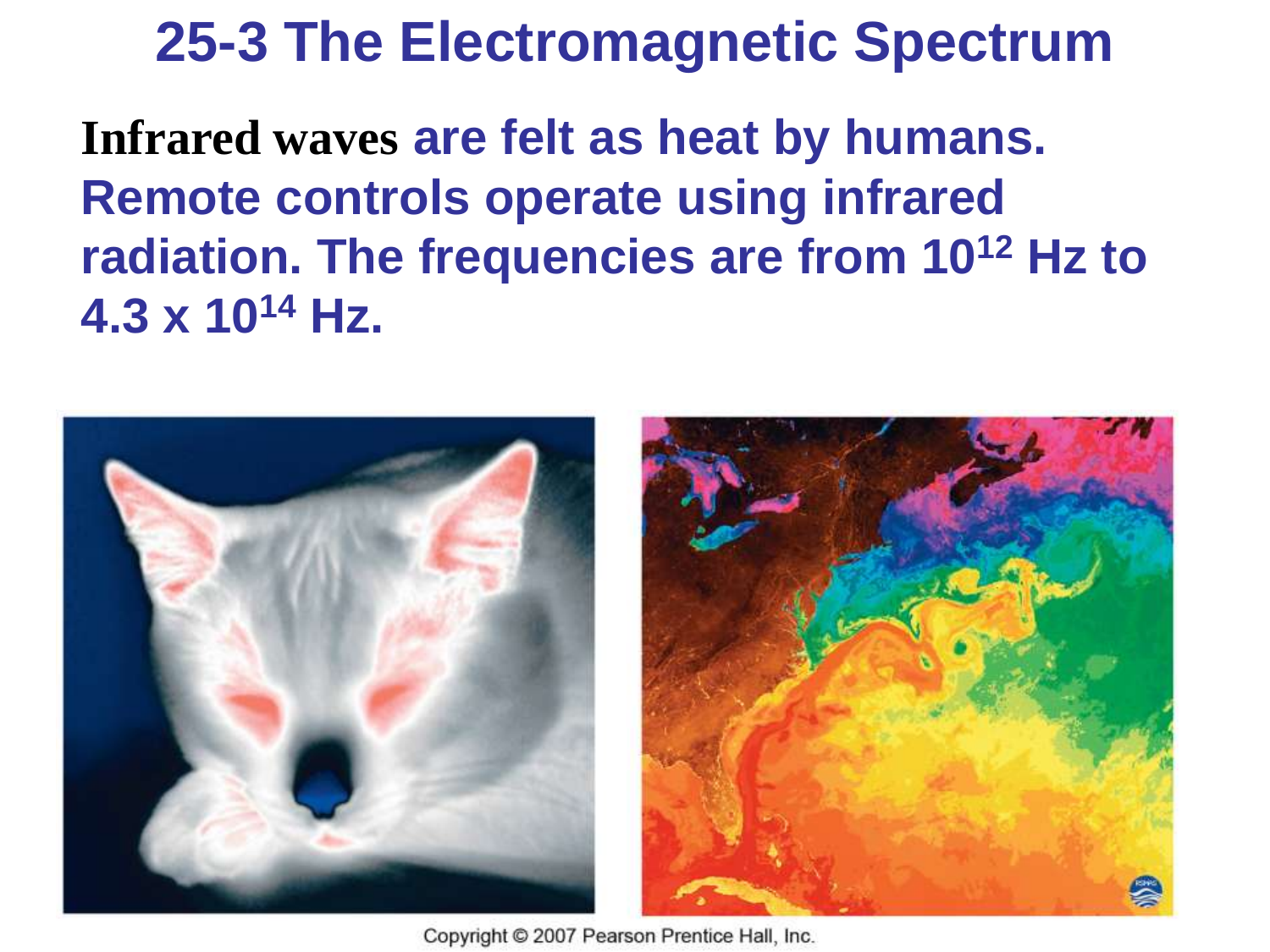**Visible light has a fairly narrow frequency range, from 4.3 x 10<sup>14</sup> Hz (red) to 7.5 x 10<sup>14</sup> Hz (violet).**

**Ultraviolet light starts with frequencies just above those of visible light, from 7.5 x 10<sup>14</sup> Hz to 10<sup>17</sup> Hz. These rays cause tanning, burning, and skin cancer. Some insects can see in the ultraviolet, and some flowers have special markings that are only visible under ultraviolet light.**

**X-rays have higher frequencies still, from 10<sup>17</sup> Hz to 10<sup>20</sup> Hz. They are used for medical imaging.**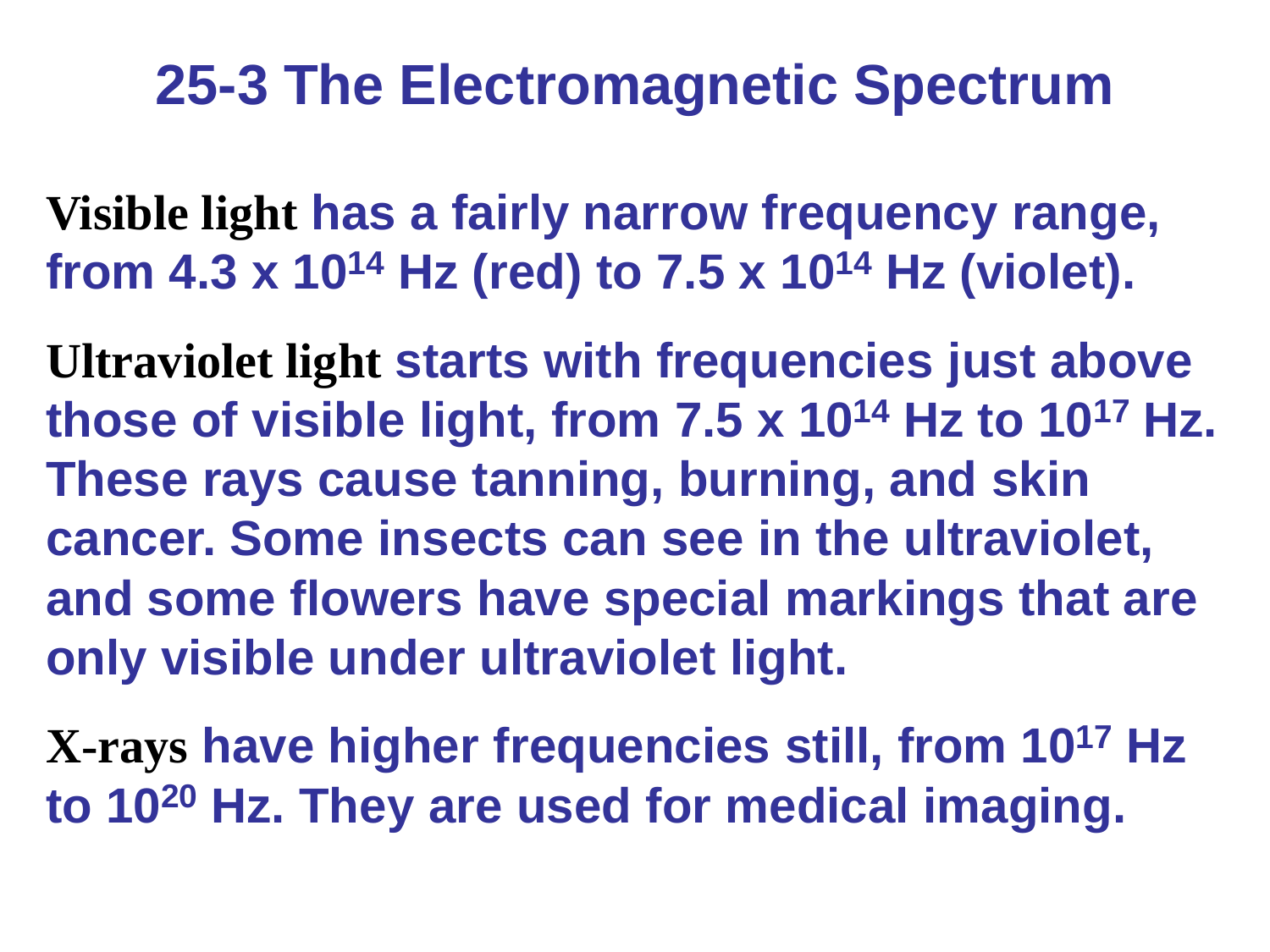**Gamma rays have the highest frequencies of all, above 10<sup>20</sup> Hz. These rays are extremely energetic, and are produced in nuclear reactions. They are destructive to living cells and are therefore used to destroy cancer cells and to sterilize food.**



Copyright @ 2007 Pearson Prentice Hall, Inc.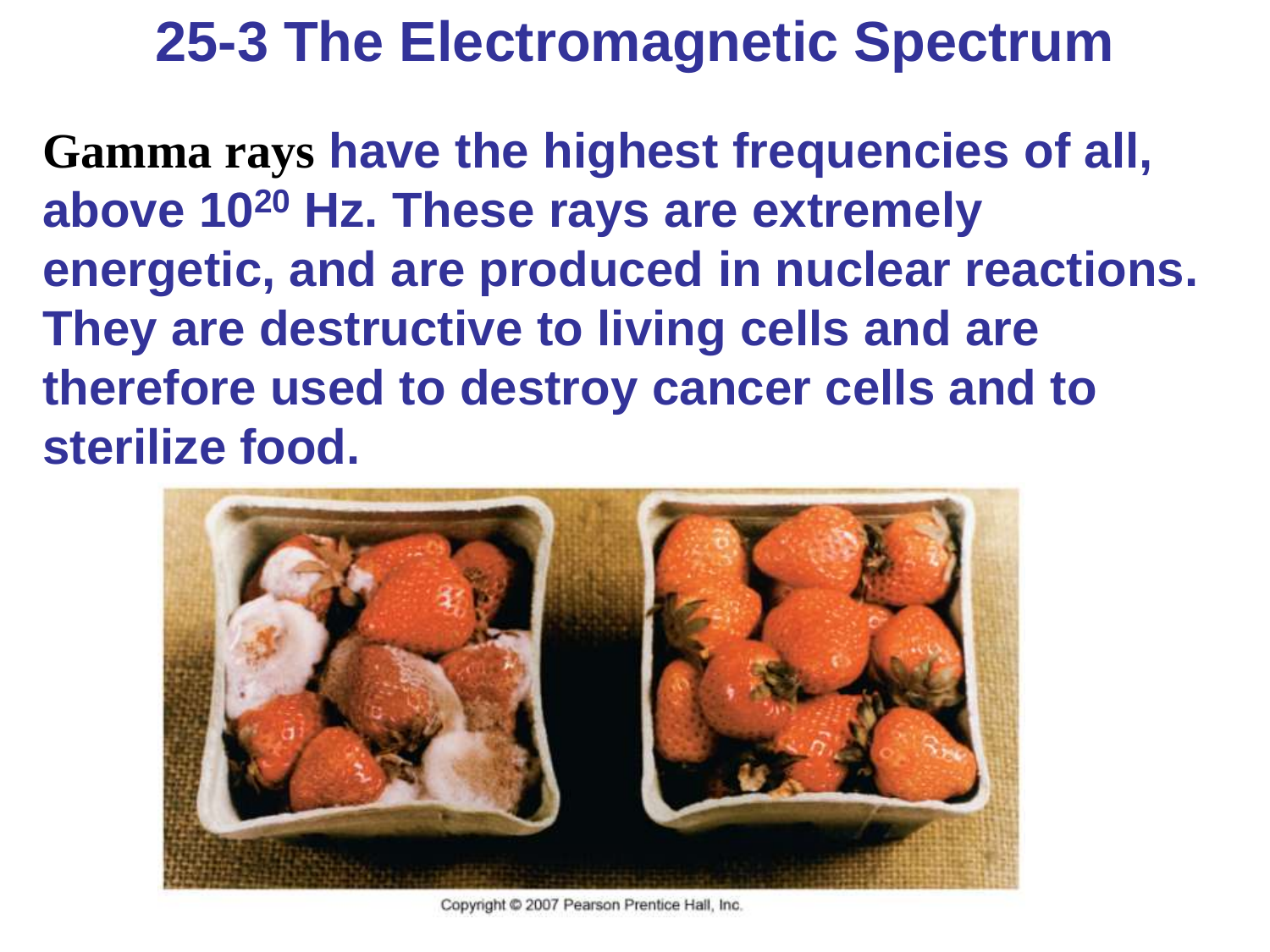**The energy density in an electric field is:**

$$
u_E = \frac{1}{2} \varepsilon_0 E^2
$$

**And in a magnetic field:**



**Therefore, the total energy density of an electromagnetic wave is:**

$$
u = u_E + u_B = \frac{1}{2} \varepsilon_0 E^2 + \frac{1}{2\mu_0} B^2
$$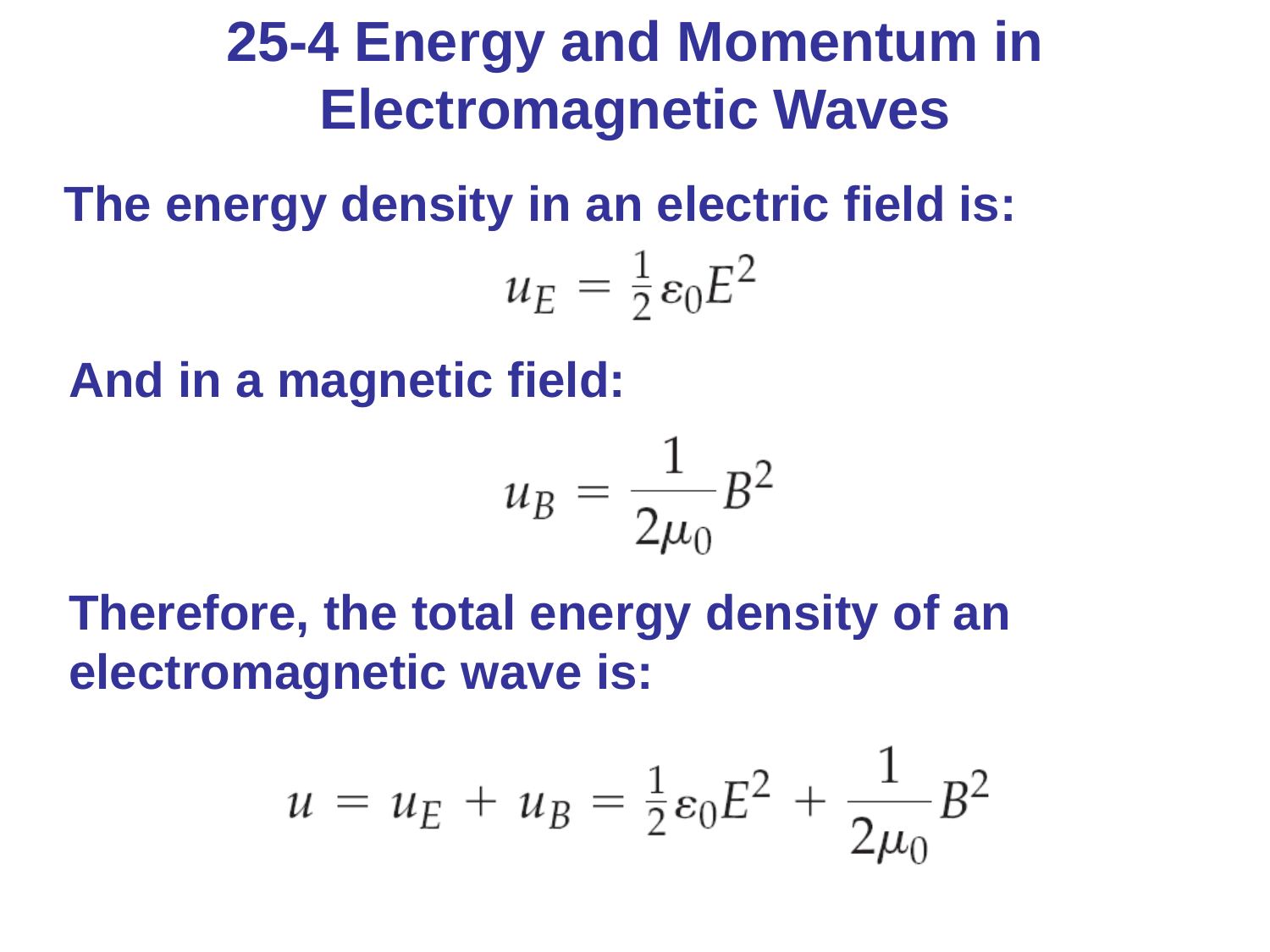**It can be shown that the energy densities in the electric and magnetic fields are equal:**

$$
u_{\text{av}} = \frac{1}{2} \varepsilon_0 E_{\text{rms}}^2 + \frac{1}{2\mu_0} B_{\text{rms}}^2 = \varepsilon_0 E_{\text{rms}}^2 = \frac{1}{\mu_0} B_{\text{rms}}^2
$$
  
**Therefore:** 
$$
\frac{1}{2} \varepsilon_0 E^2 = \frac{1}{2\mu_0} B^2
$$

$$
E = \frac{1}{\sqrt{\varepsilon_0 \mu_0}} B
$$

$$
= cB
$$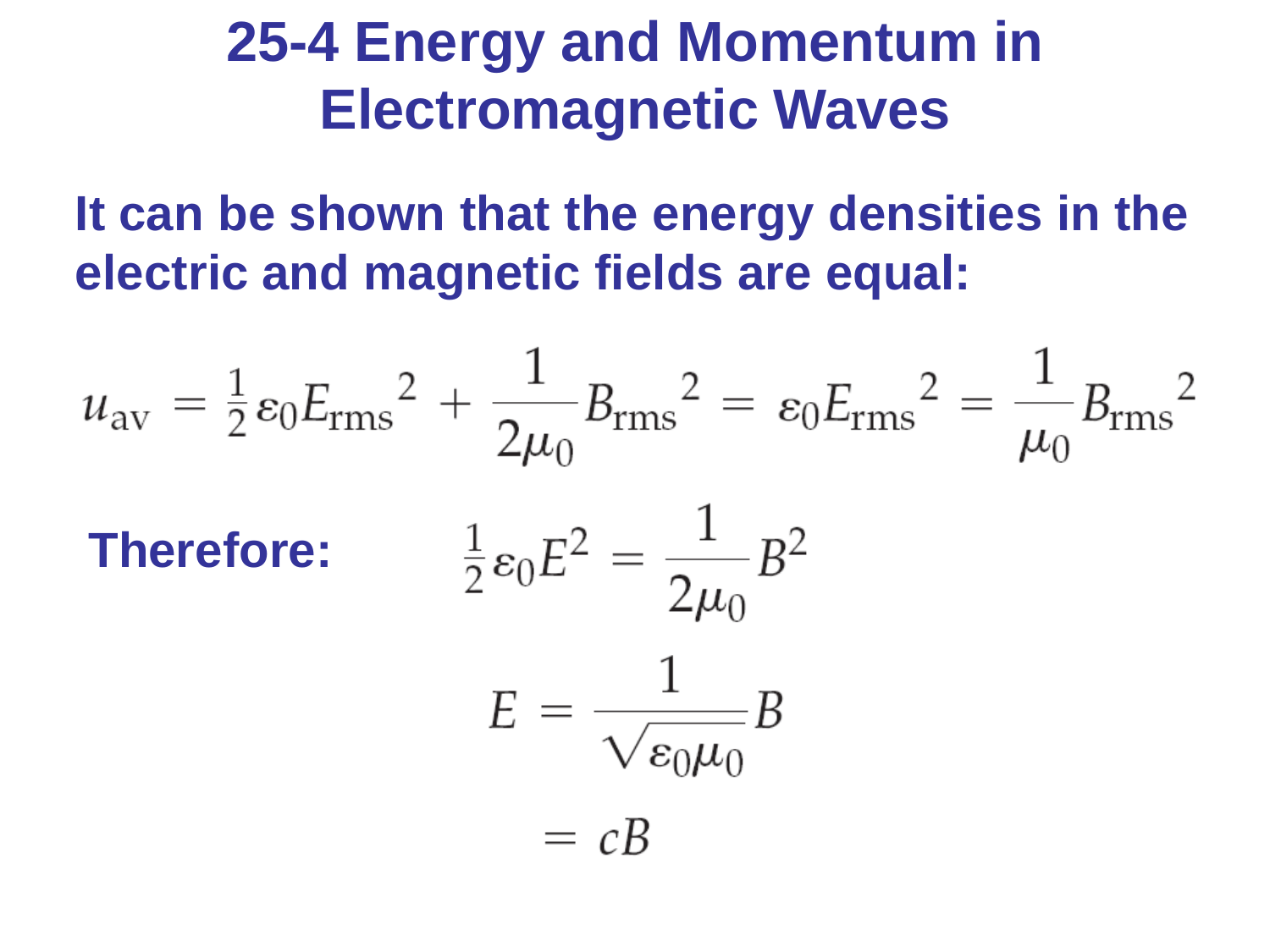**The energy a wave delivers to a unit area in a unit time is called the intensity.**

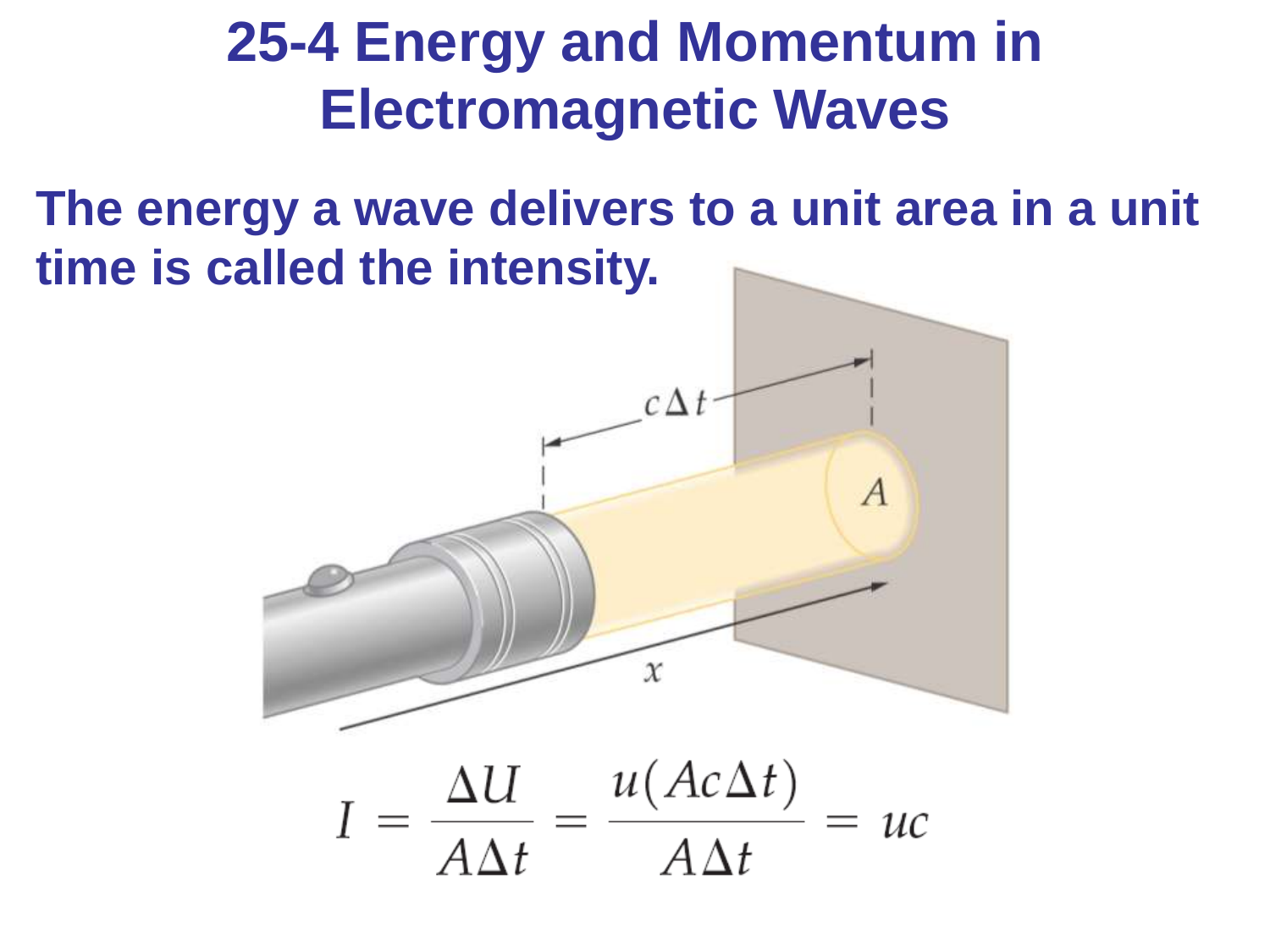**Substituting for the energy density,**

$$
I = uc = \frac{1}{2} c \varepsilon_0 E^2 + \frac{1}{2\mu_0} c B^2 = c \varepsilon_0 E^2 = \frac{c}{\mu_0} B^2
$$

**An electromagnetic wave also carries momentum:**

$$
p=\frac{U}{c}
$$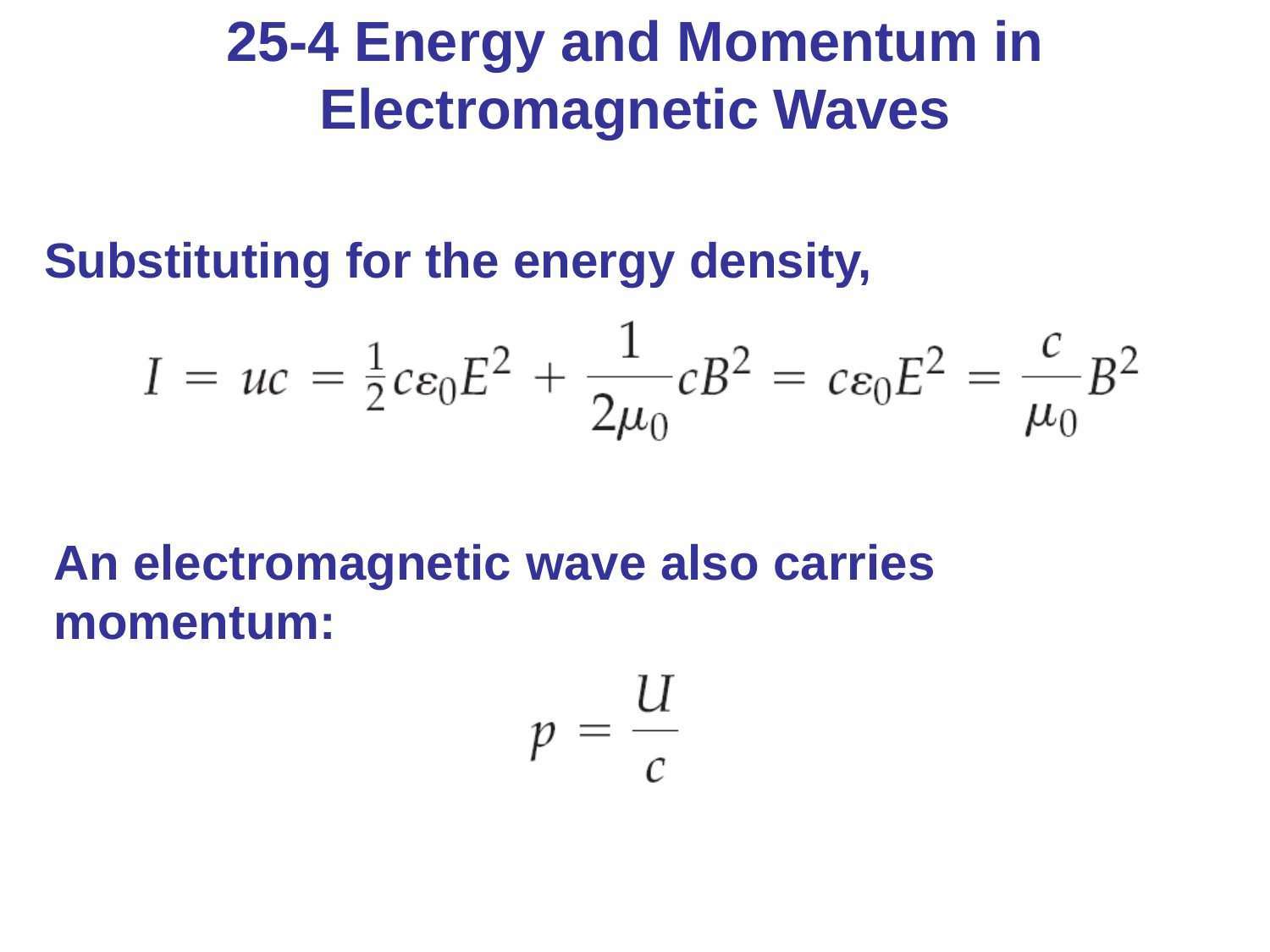#### **Therefore, it exerts pressure, called the radiation pressure:**

$$
pressure_{\text{av}} = \frac{I_{\text{av}}}{c}
$$

**Radiation pressure is responsible for the curvature of this comet's dust tail.**



Copyright C 2007 Pearson Prentice Hall, Inc.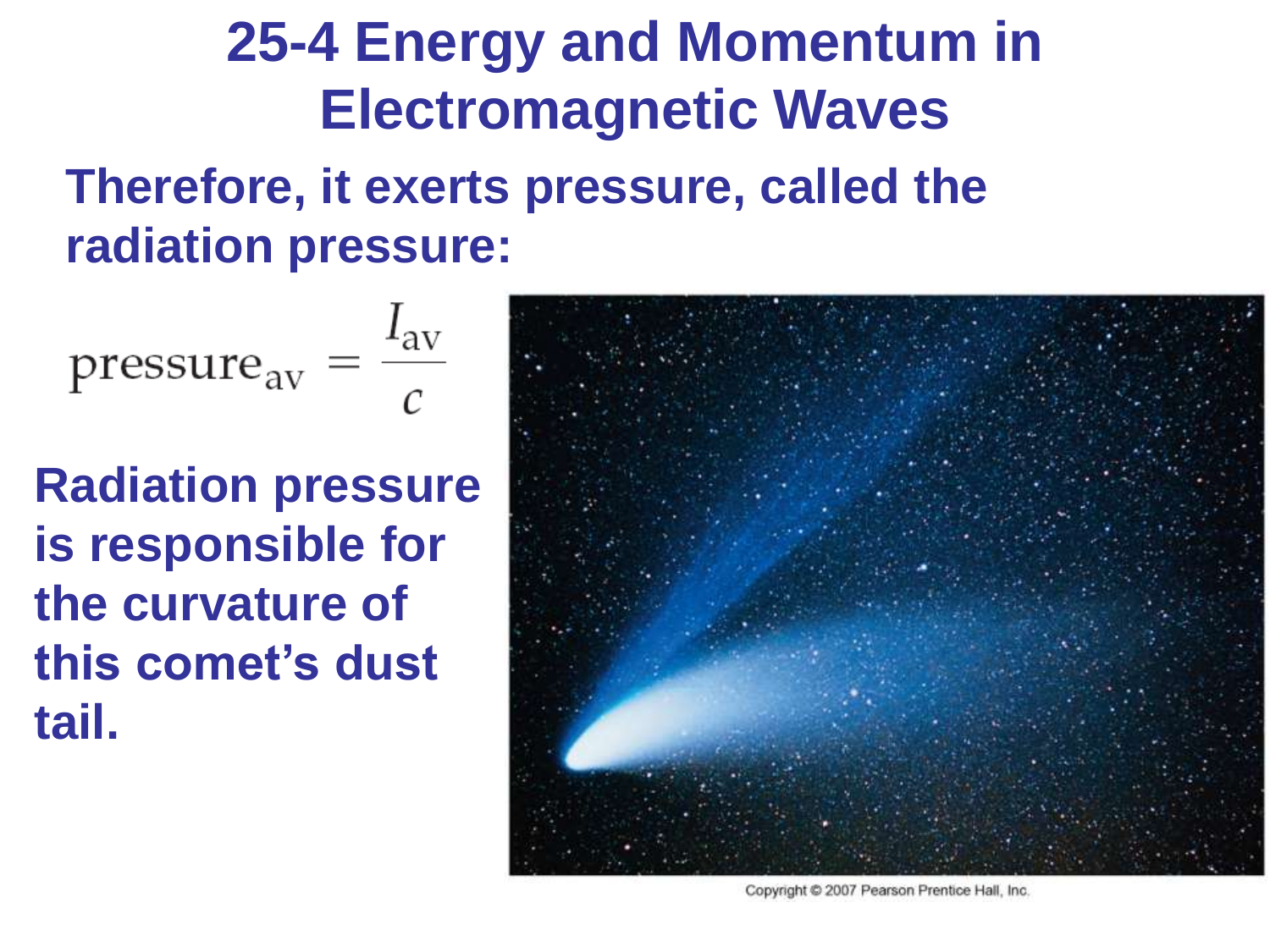### **The polarization of an electromagnetic wave refers to the direction of its electric field.**

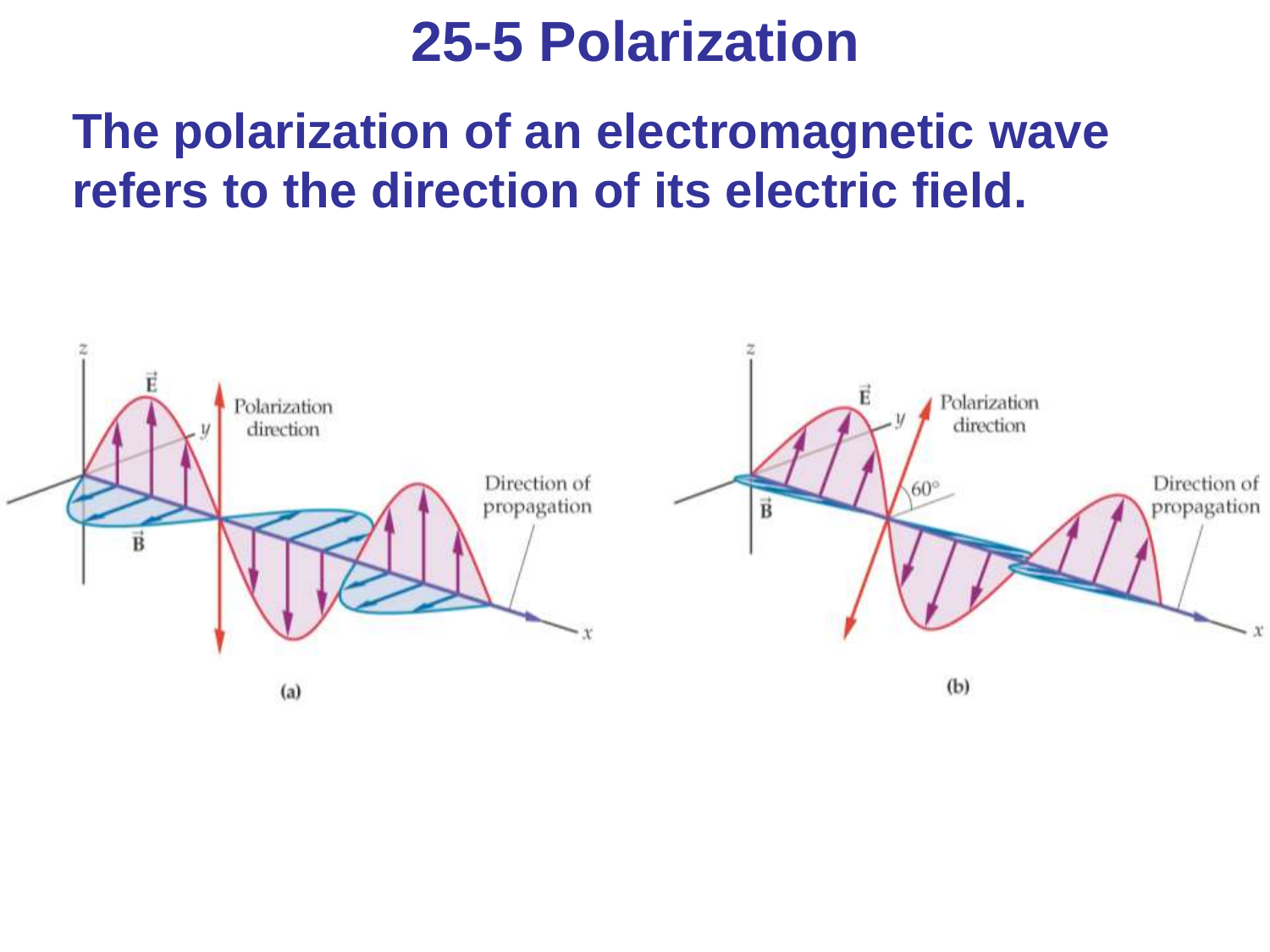**Polarized light has its electric fields all in the same direction.**

**Unpolarized light has its electric fields in random directions.**

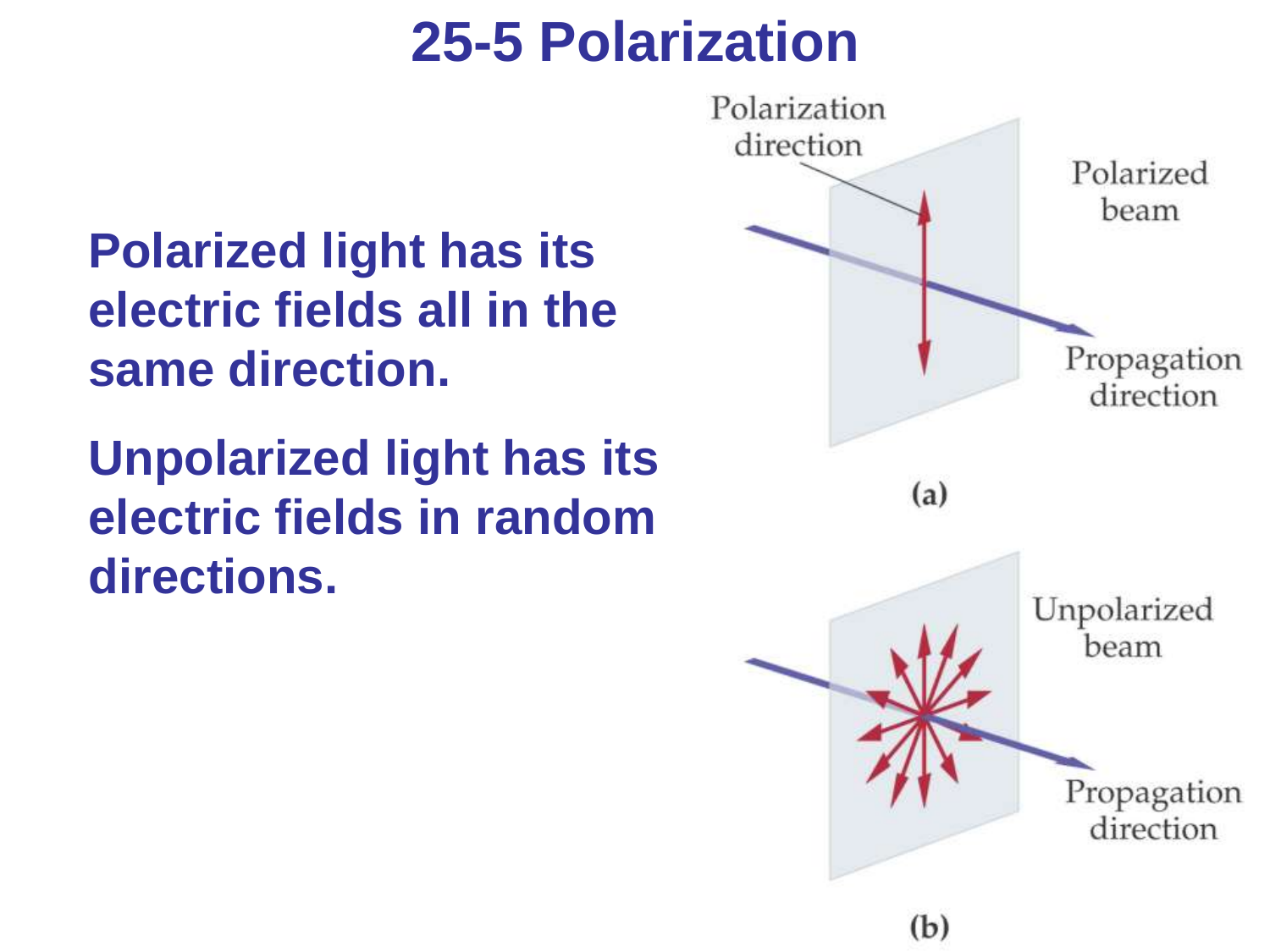**A beam of unpolarized light can be polarized by passing it through a polarizer, which allows only a particular component of the electric field to pass through. Here is a mechanical analog:**

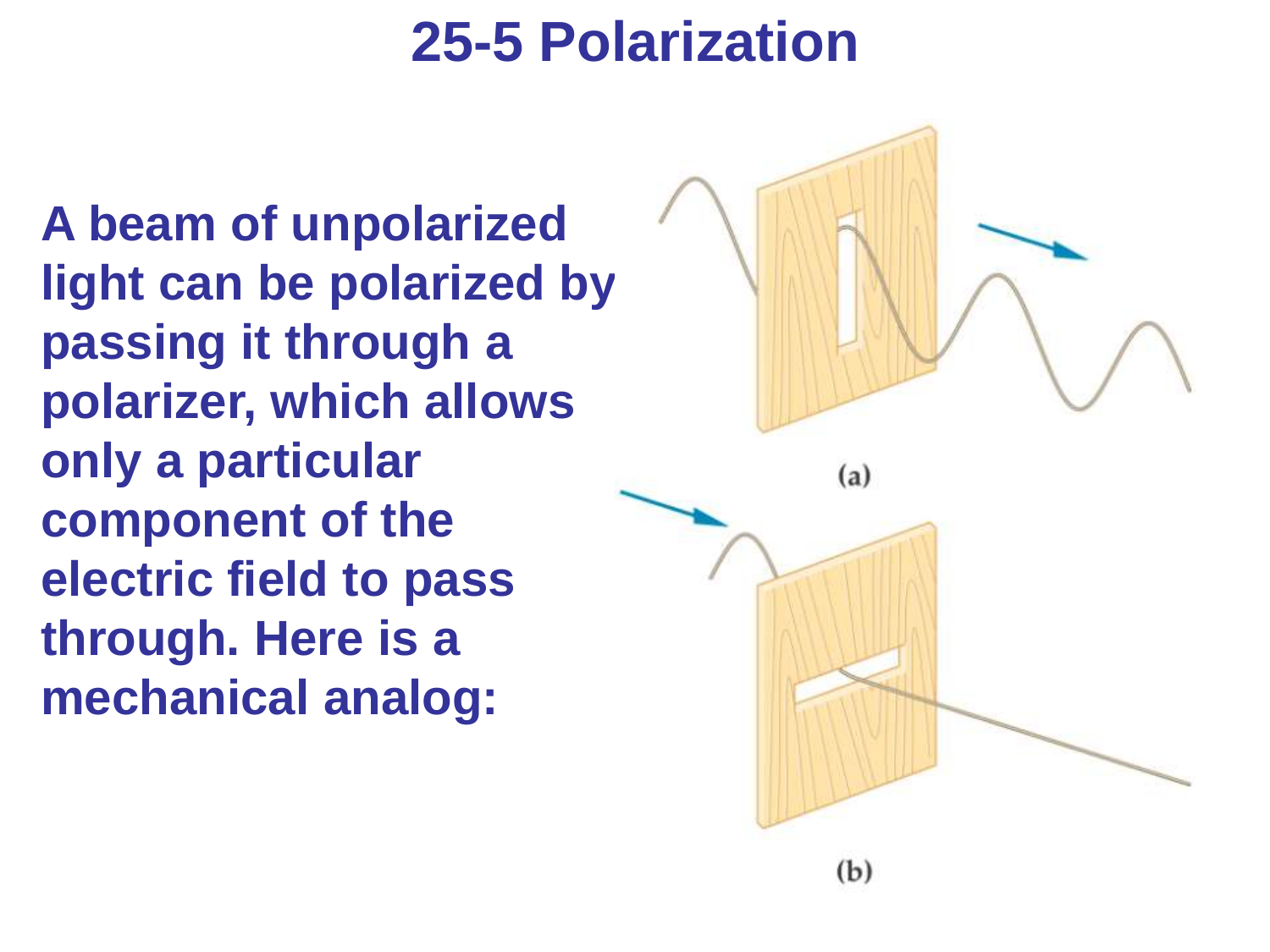### **A polarizer will transmit the component of light in the polarization direction:**

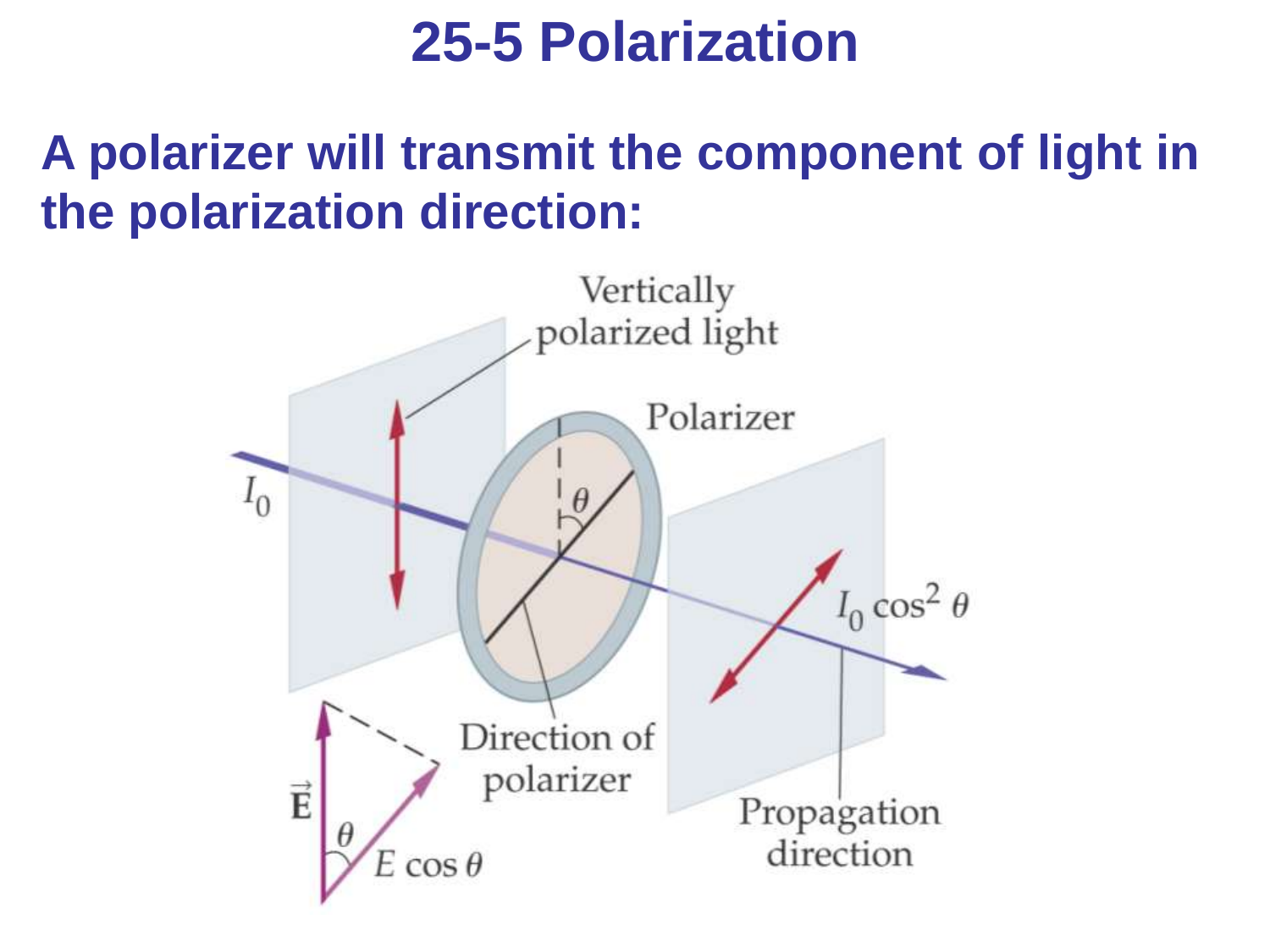**Since the intensity of light is proportional to the square of the field, the intensity of the transmitted beam is given by the Law of Malus:**

**Law of Malus**<br> $I = I_0 \cos^2 \theta$ 

**The light exiting from a polarizer is polarized in the direction of the polarizer.**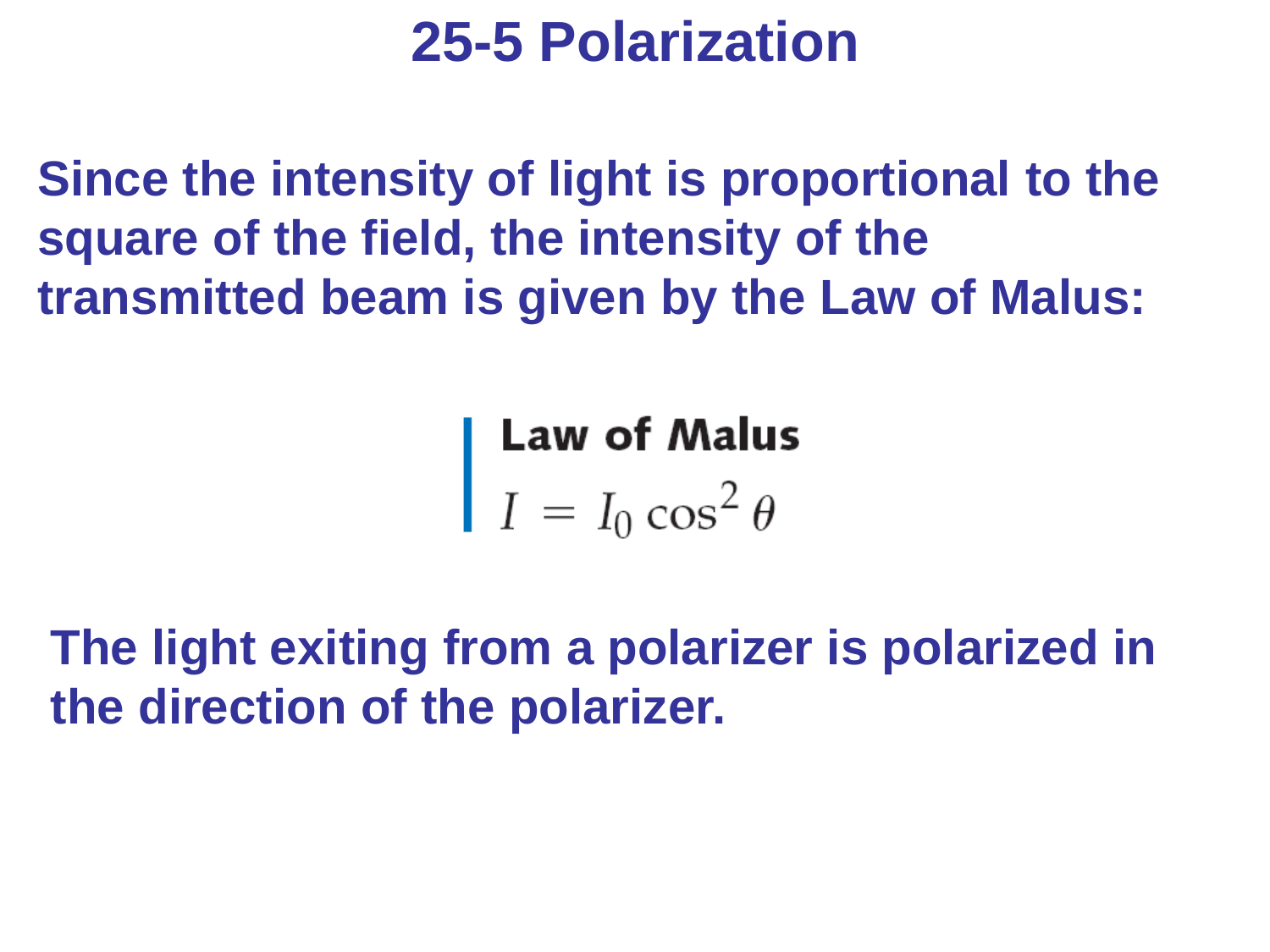**If an unpolarized beam is passed through a polarizer, the transmitted intensity is half the initial intensity.**

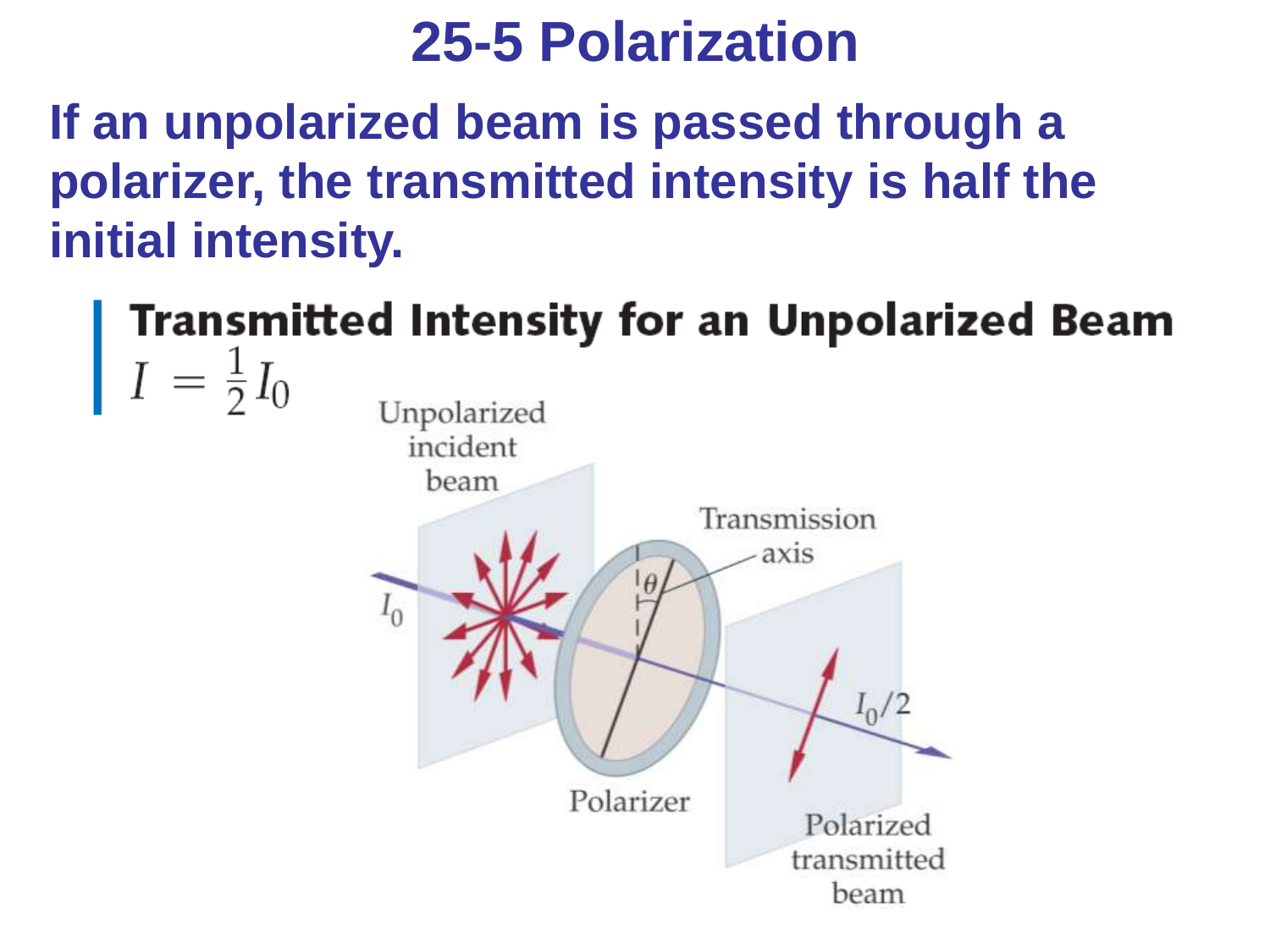### **A polarizer and an analyzer can be combined; the final intensity is:**  $I = \frac{1}{2}I_0 \cos^2 \theta$

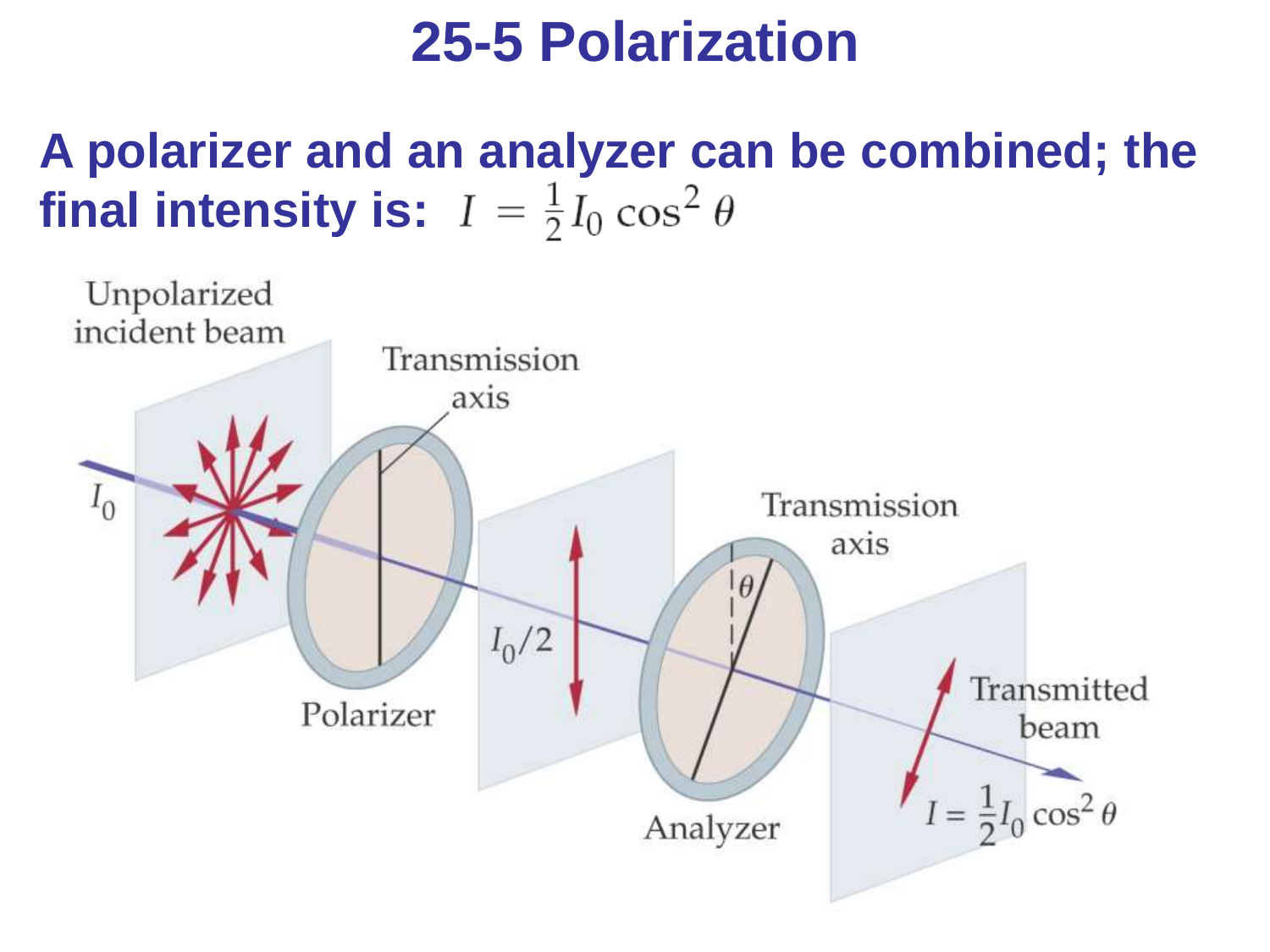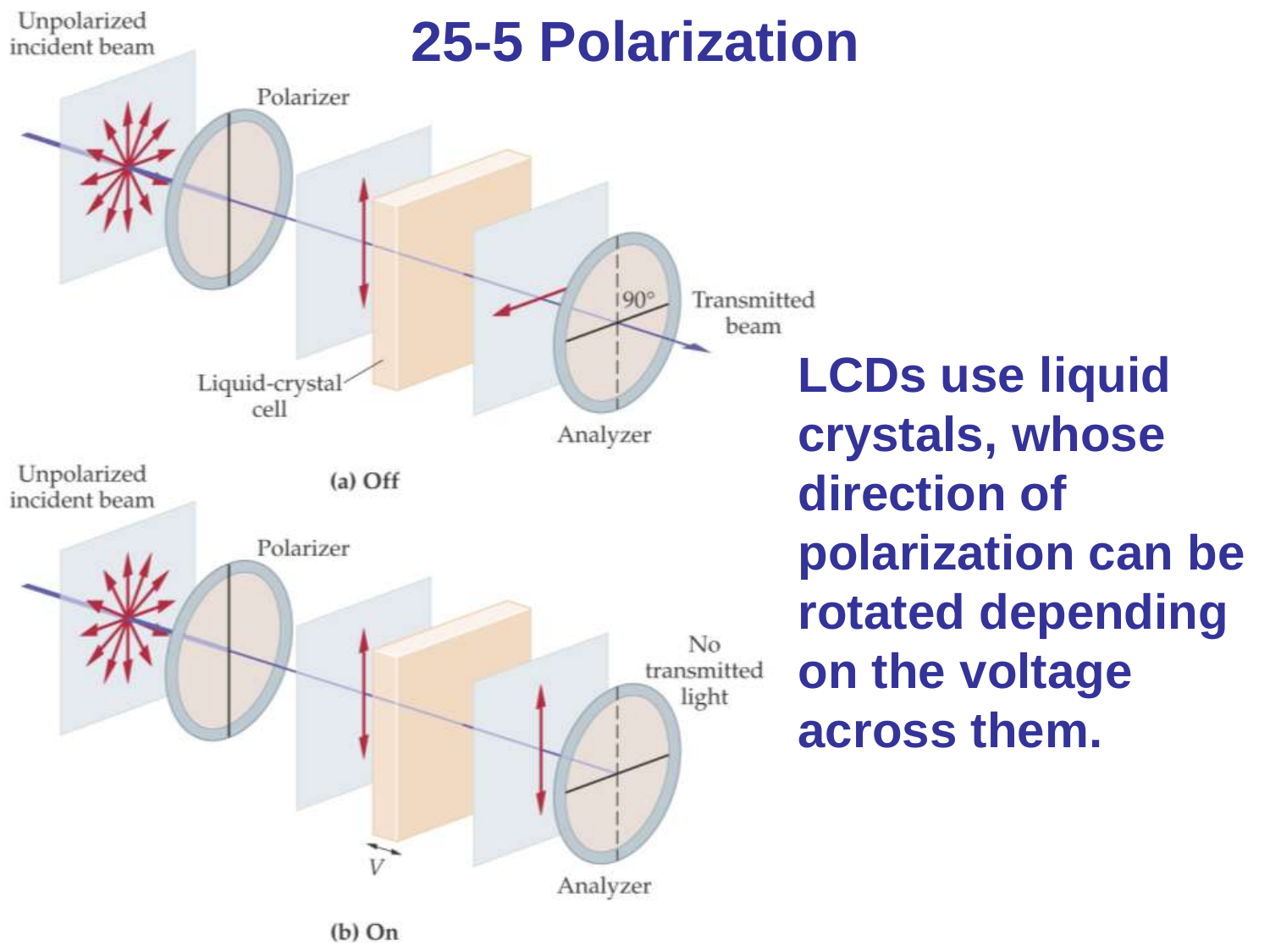**Unpolarized light can be partially or completely polarized by scattering from atoms or molecules, which act as small antennas. If the light is already polarized, its transmission will depend on its polarization.**

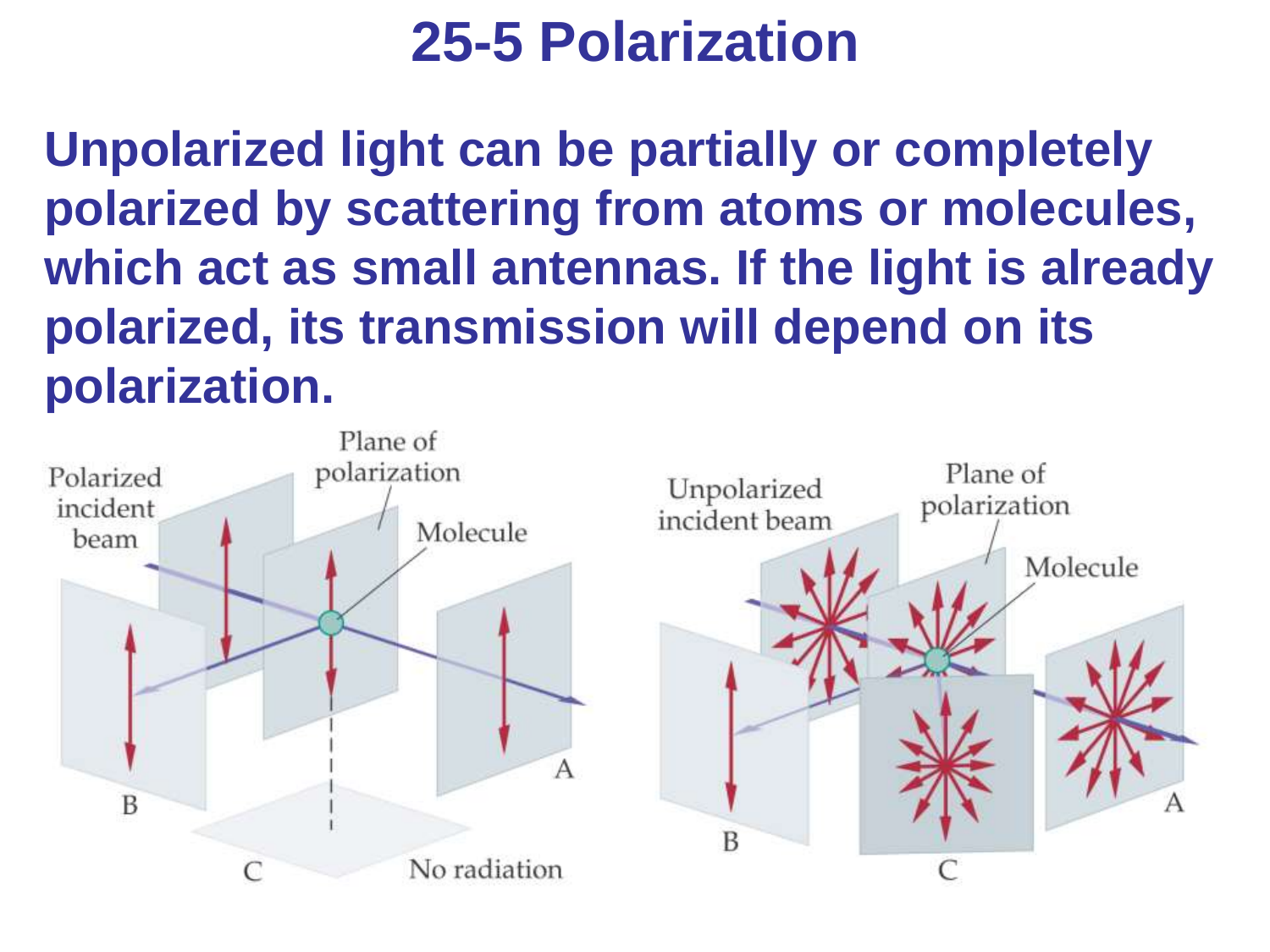**This means that sunlight will be polarized, depending on the angle our line of sight makes with the direction to the Sun.**

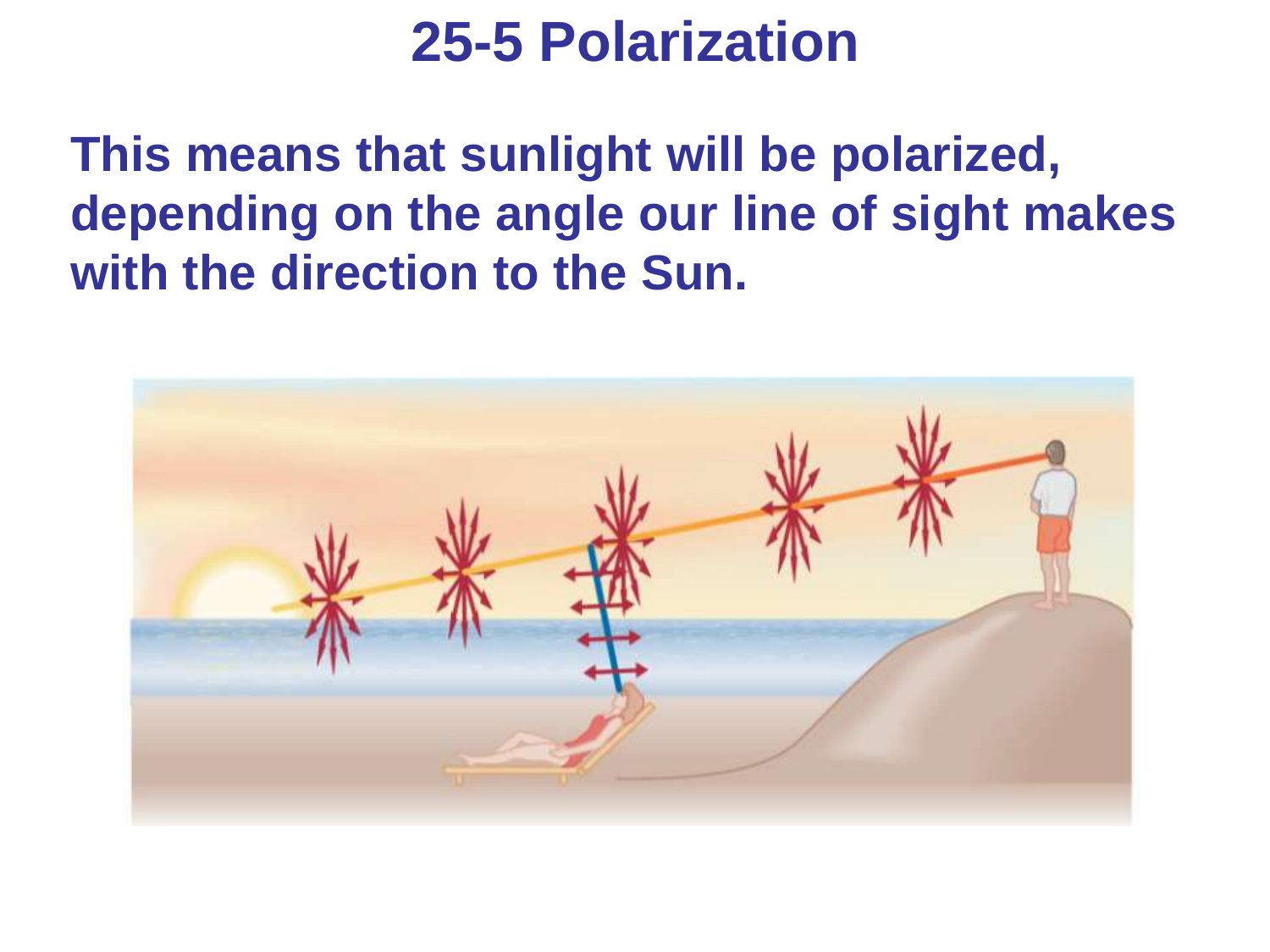### **Polarization can also occur when light reflects from a smooth surface:**

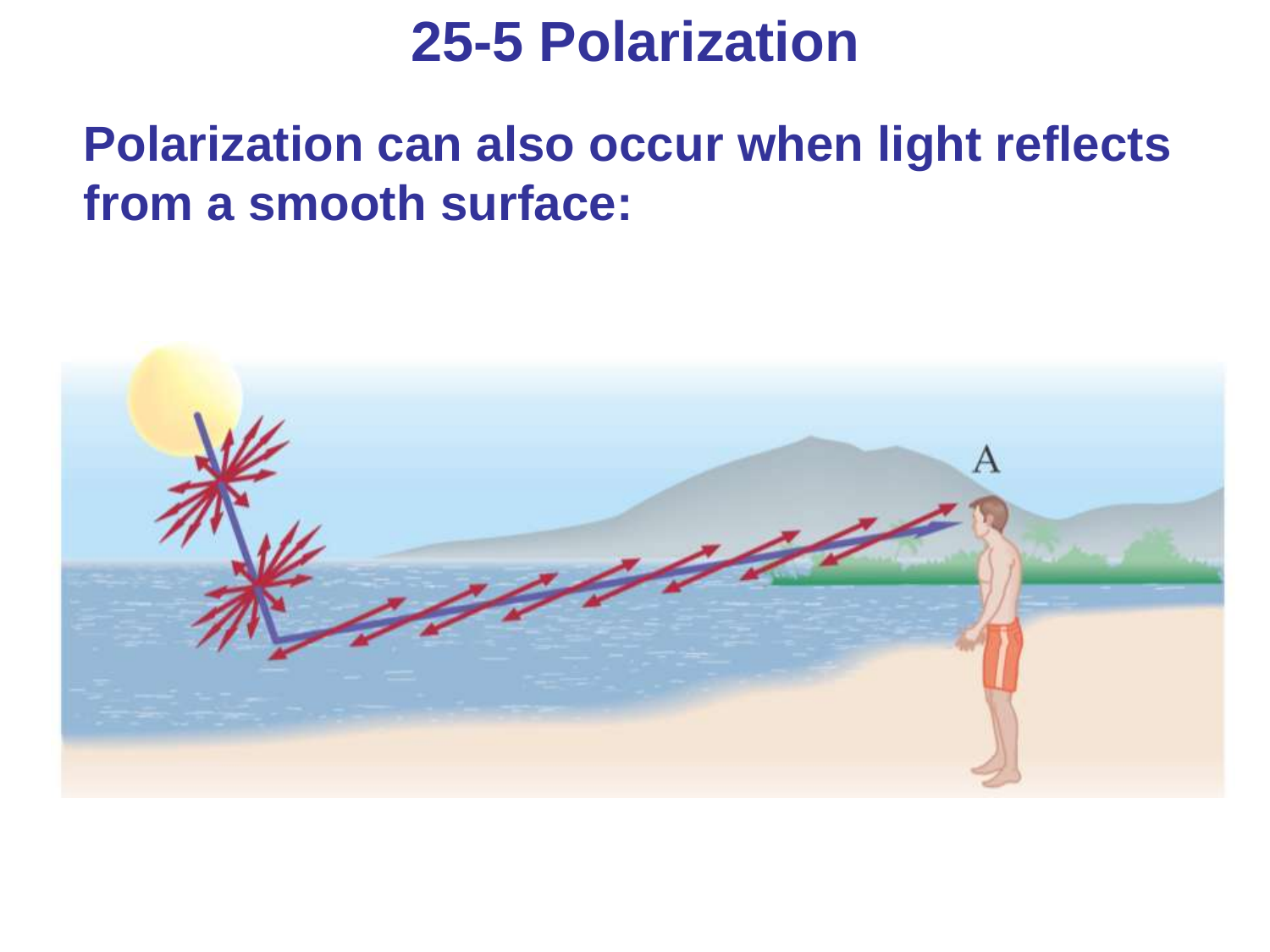- **Electromagnetic waves are traveling waves of oscillating electric and magnetic fields.**
- **Electric and magnetic fields in an electromagnetic wave are perpendicular to each other and to the direction of propagation, and are in phase.**
- **A right-hand rule gives the directions of the fields and propagation.**
- **Any accelerated charge will emit electromagnetic waves.**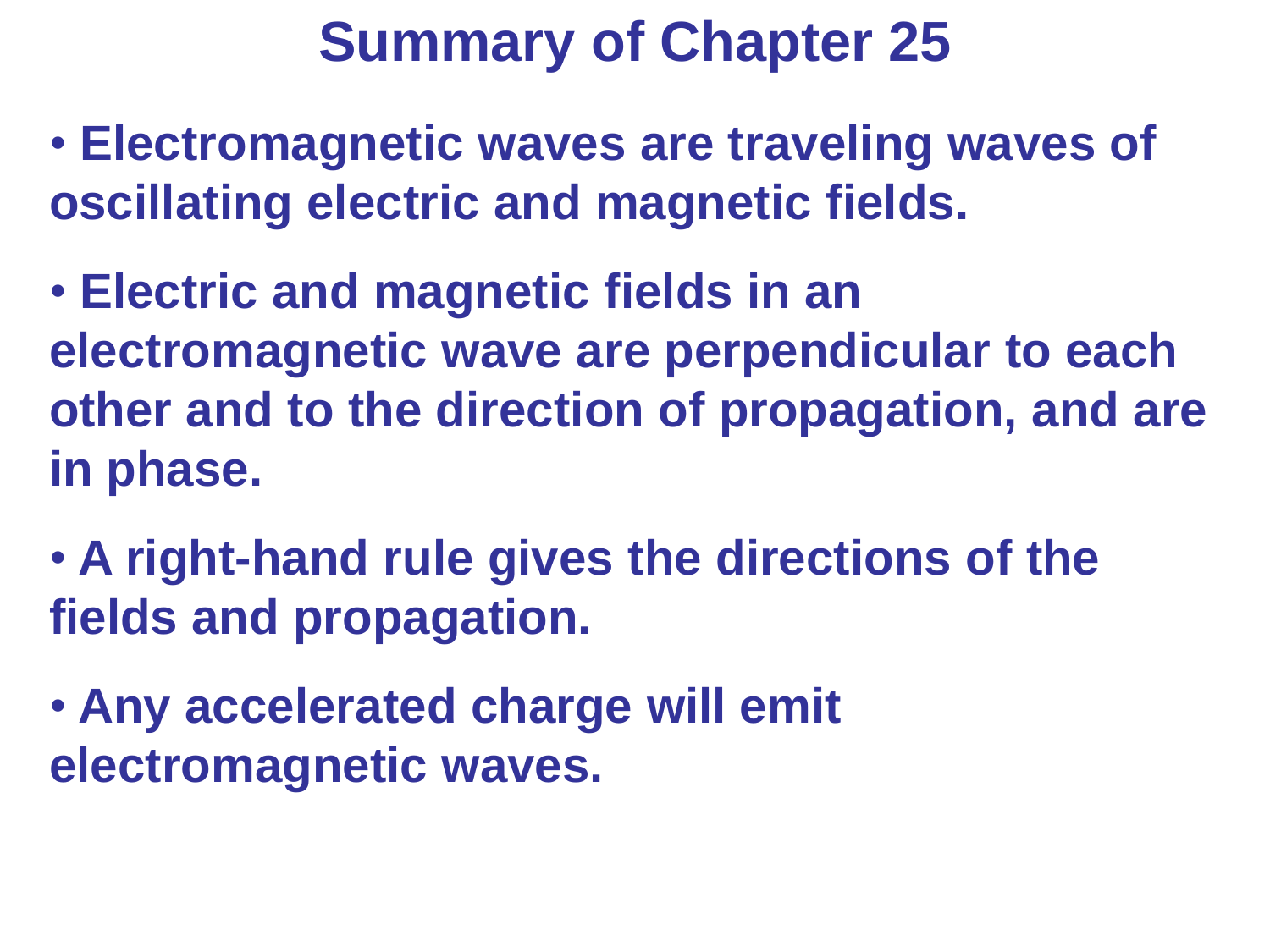• **Electromagnetic waves can travel through a vacuum; their speed in a vacuum is always the same:**

$$
c = 3.00 \times 10^8 \,\mathrm{m/s}
$$

• **Doppler effect:**

$$
f' = f\left(1 \pm \frac{u}{c}\right)
$$

• **Electromagnetic waves can have any frequency.**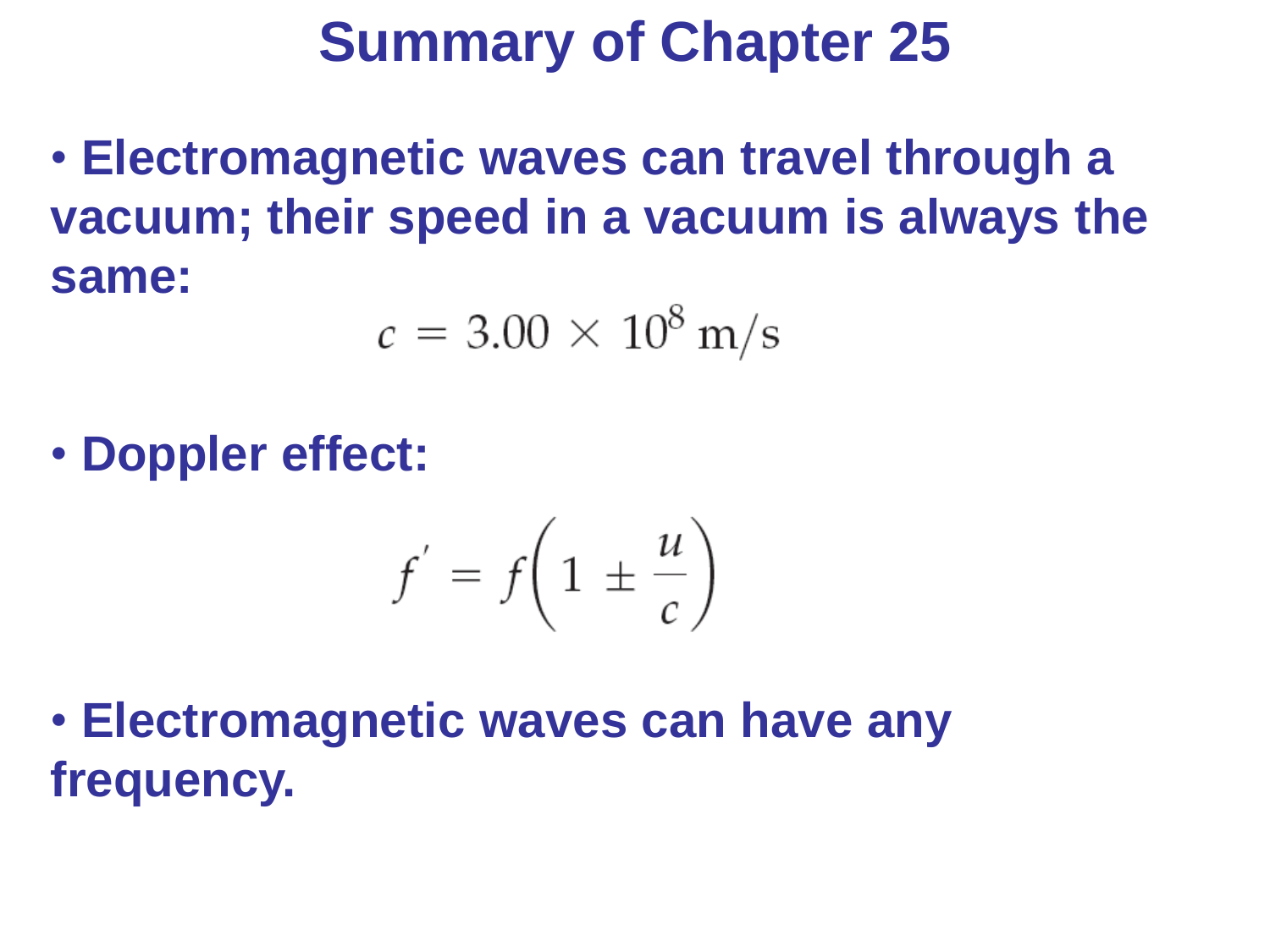- **The entire range of frequencies is called the electromagnetic spectrum. Named portions of the spectrum, from the lowest frequencies to the highest, are radio waves; microwaves; infrared; visible light; ultraviolet; X-rays; and gamma rays.**
- **Relationship of frequency and wavelength:**

$$
c = f\lambda
$$

• **Energy density of an electromagnetic wave:**

$$
u = \frac{1}{2} \varepsilon_0 E^2 + \frac{1}{2\mu_0} B^2 = \varepsilon_0 E^2 = \frac{1}{\mu_0} B^2
$$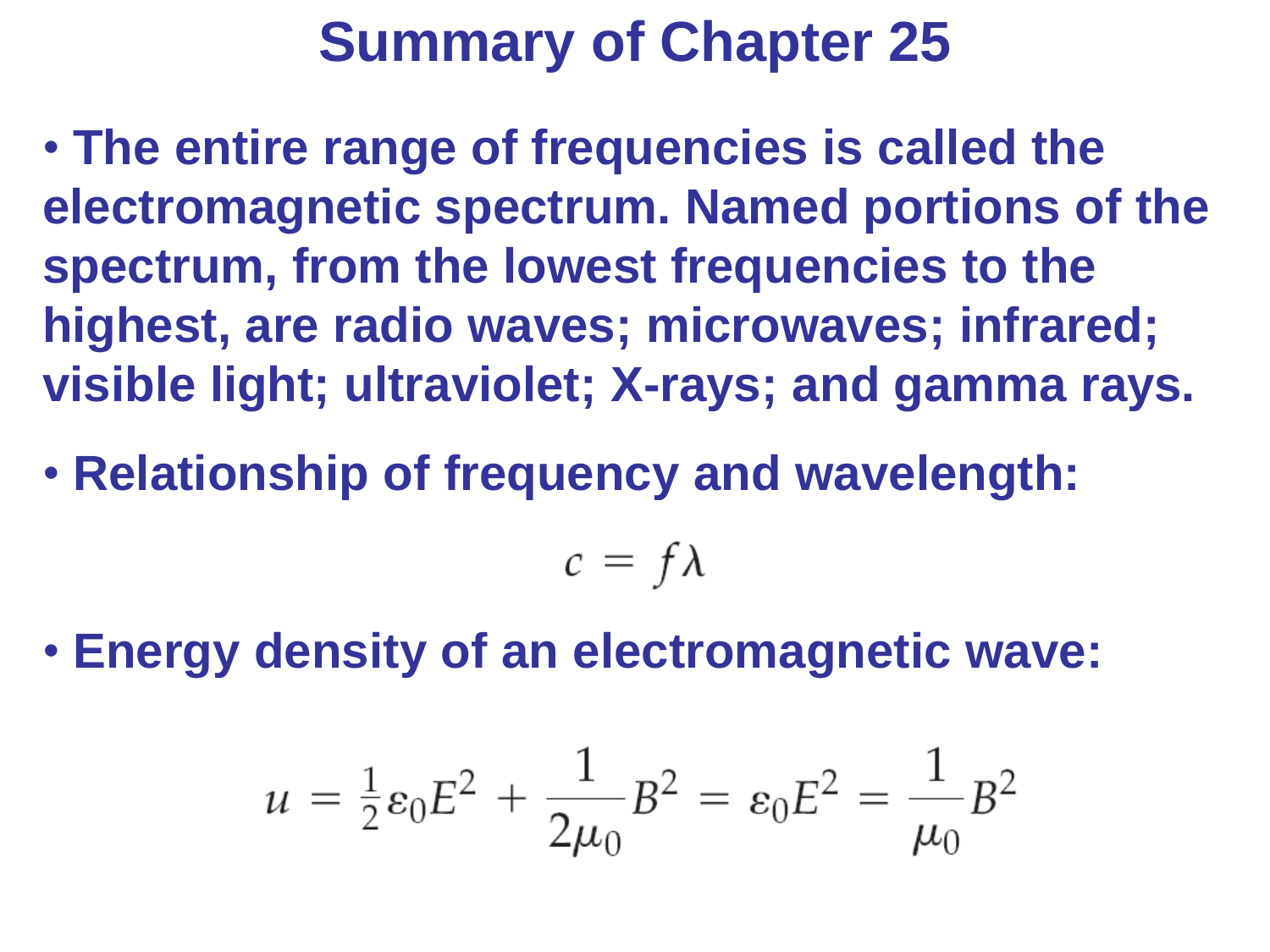- **Relationship of E and B fields:**
- **Intensity of an electromagnetic wave:**

$$
I = uc = \frac{1}{2} c \varepsilon_0 E^2 + \frac{1}{2\mu_0} c B^2 = c \varepsilon_0 E^2 = \frac{c}{\mu_0} B^2
$$

• **Momentum of an electromagnetic wave (***U* **is the energy):**  $p = \frac{U}{c}$ 

• **Radiation pressure:**

$$
pressure_{\text{av}} = \frac{I_{\text{av}}}{c}
$$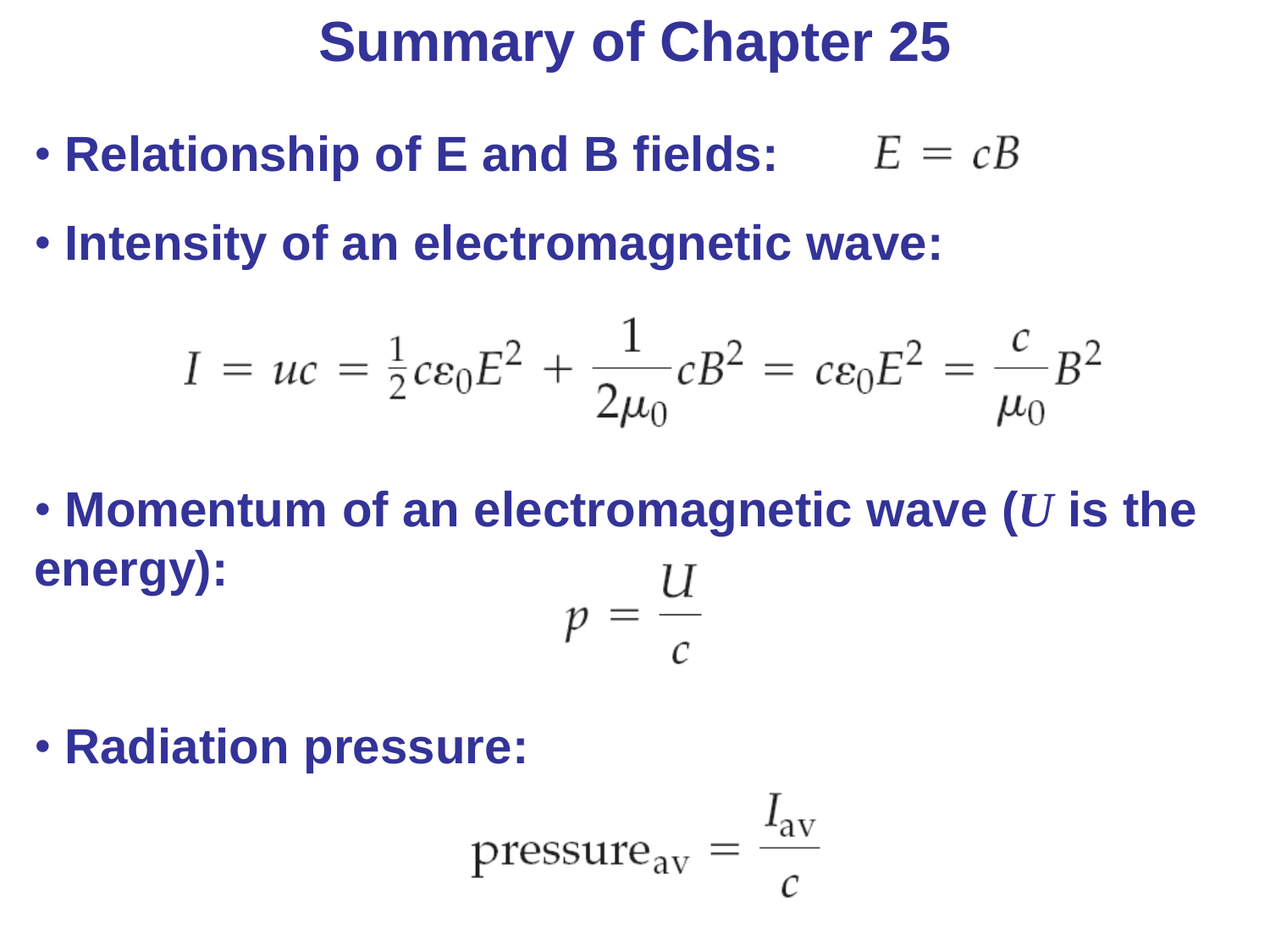• **The polarization of a beam of light is the direction of its electric field.**

• **A polarizer transmits only light whose electric field has a component along the polarizer's axis.**

• **An initially polarized beam of light encountering a polarizer at an angle** *θ* **has transmitted intensity:**

$$
I = I_0 \cos^2 \theta
$$